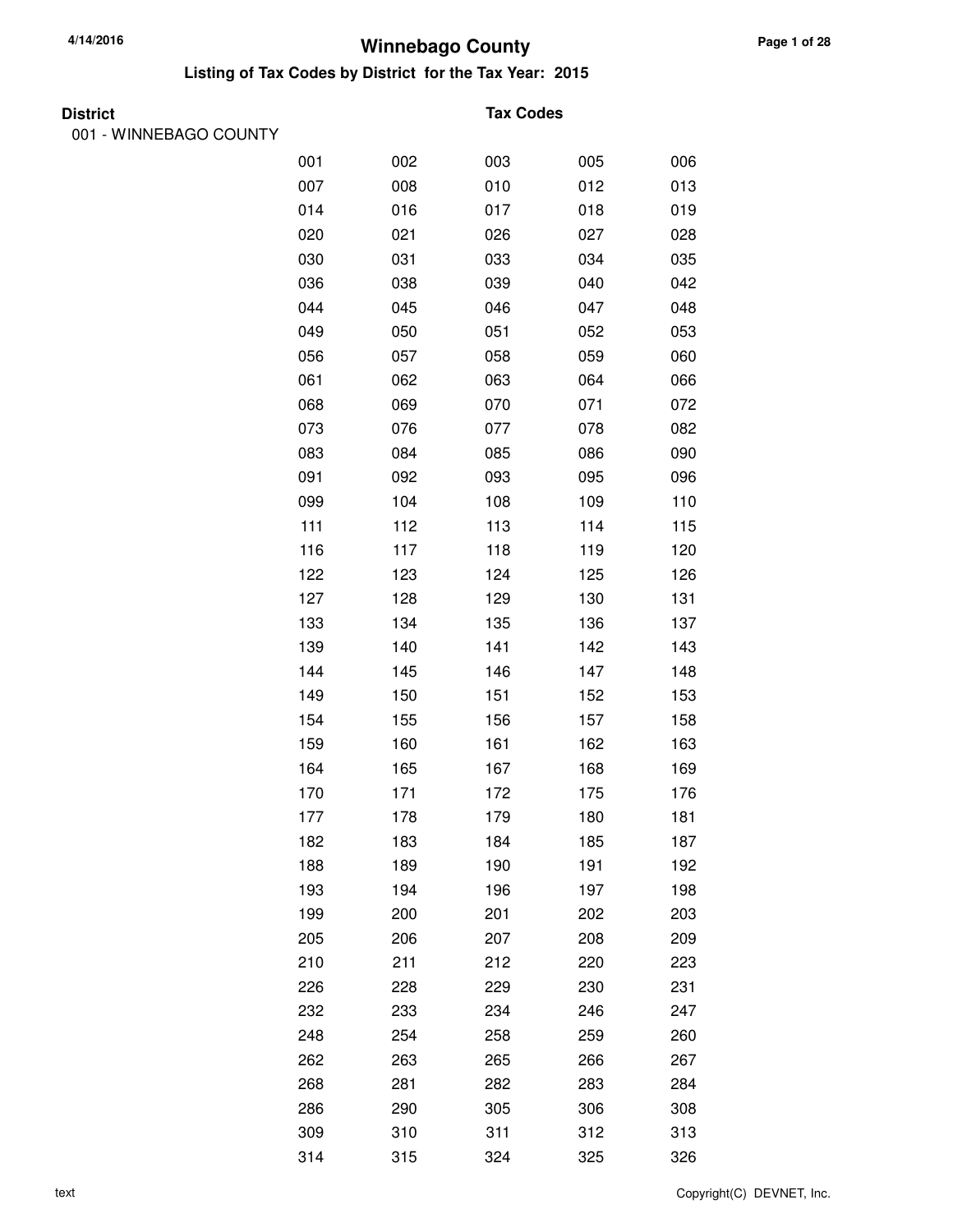**Listing of Tax Codes by District for the Tax Year: 2015**

**District** 

|     |     | <b>Tax Codes</b> |     |     |
|-----|-----|------------------|-----|-----|
| 343 | 351 | 358              | 359 | 360 |
| 361 | 362 | 363              | 364 | 365 |
| 366 | 367 | 368              | 369 | 370 |
| 372 | 373 | 374              | 378 | 379 |
| 380 | 381 | 382              | 383 | 385 |
| 386 | 391 | 392              | 393 | 394 |
| 396 | 397 | 400              | 401 | 402 |
| 403 | 404 | 405              | 406 | 407 |
| 409 | 410 | 411              | 412 | 413 |
| 414 | 416 | 417              | 418 | 419 |
| 420 | 421 | 422              | 423 | 424 |
| 425 | 426 | 427              | 428 | 429 |
| 430 | 431 | 432              | 433 | 434 |
| 435 | 438 | 439              | 440 | 441 |
| 442 | 443 | 444              | 447 | 448 |
| 450 | 451 | 452              | 453 | 454 |
| 455 | 456 | 457              | 458 | 459 |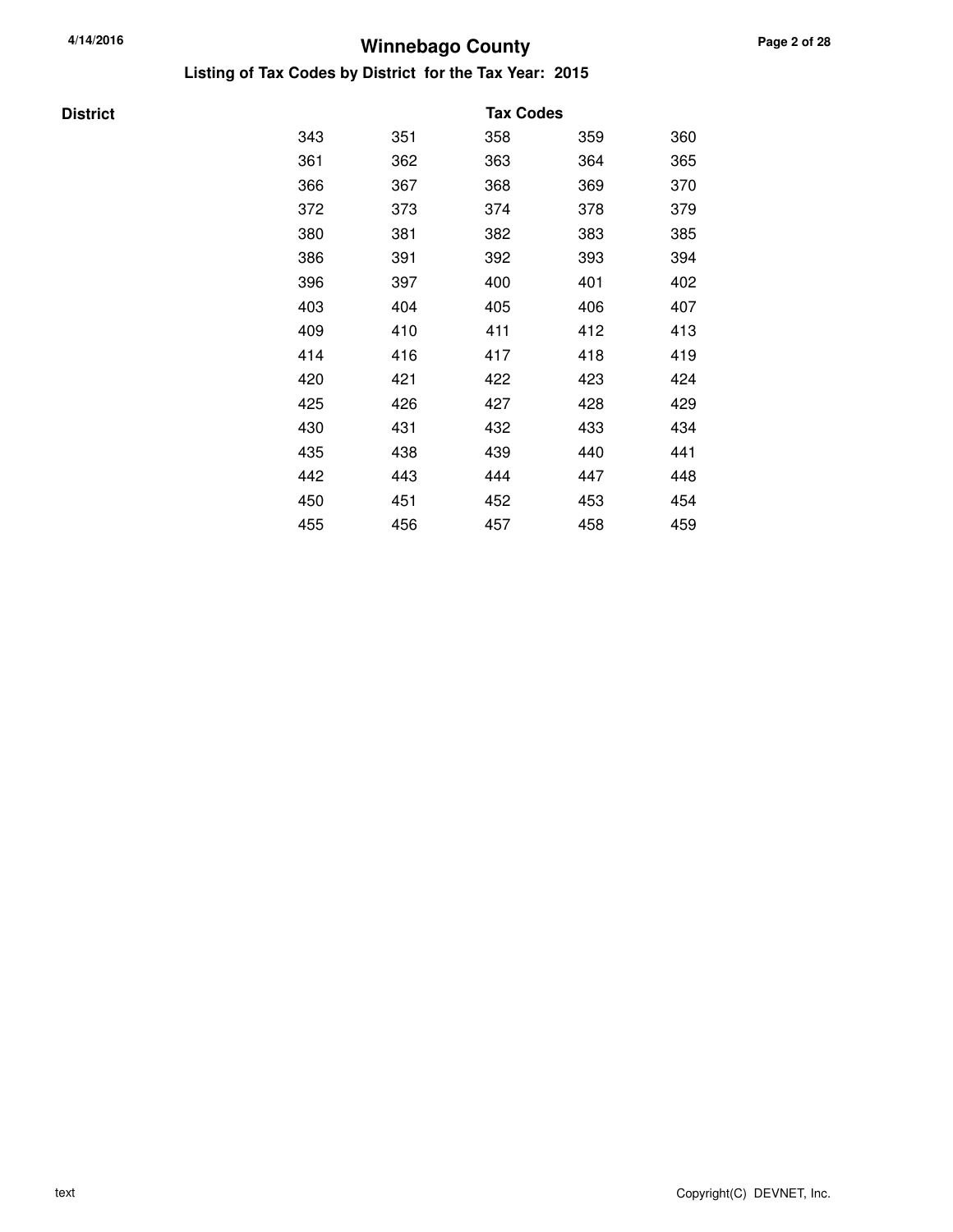**Listing of Tax Codes by District for the Tax Year: 2015**

002 - FOREST PRESERVE

#### **Tax Codes**

| 001 | 002 | 003 | 005 | 006 |
|-----|-----|-----|-----|-----|
| 007 | 008 | 010 | 012 | 013 |
| 014 | 016 | 017 | 018 | 019 |
| 020 | 021 | 026 | 027 | 028 |
| 030 | 031 | 033 | 034 | 035 |
| 036 | 038 | 039 | 040 | 042 |
| 044 | 045 | 046 | 047 | 048 |
| 049 | 050 | 051 | 052 | 053 |
| 056 | 057 | 058 | 059 | 060 |
| 061 | 062 | 063 | 064 | 066 |
| 068 | 069 | 070 | 071 | 072 |
| 073 | 076 | 077 | 078 | 082 |
| 083 | 084 | 085 | 086 | 090 |
| 091 | 092 | 093 | 095 | 096 |
| 099 | 104 | 108 | 109 | 110 |
| 111 | 112 | 113 | 114 | 115 |
| 116 | 117 | 118 | 119 | 120 |
| 122 | 123 | 124 | 125 | 126 |
| 127 | 128 | 129 | 130 | 131 |
| 133 | 134 | 135 | 136 | 137 |
| 139 | 140 | 141 | 142 | 143 |
| 144 | 145 | 146 | 147 | 148 |
| 149 | 150 | 151 | 152 | 153 |
| 154 | 155 | 156 | 157 | 158 |
| 159 | 160 | 161 | 162 | 163 |
| 164 | 165 | 167 | 168 | 169 |
| 170 | 171 | 172 | 175 | 176 |
| 177 | 178 | 179 | 180 | 181 |
| 182 | 183 | 184 | 185 | 187 |
| 188 | 189 | 190 | 191 | 192 |
| 193 | 194 | 196 | 197 | 198 |
| 199 | 200 | 201 | 202 | 203 |
| 205 | 206 | 207 | 208 | 209 |
| 210 | 211 | 212 | 220 | 223 |
| 226 | 228 | 229 | 230 | 231 |
| 232 | 233 | 234 | 246 | 247 |
| 248 | 254 | 258 | 259 | 260 |
| 262 | 263 | 265 | 266 | 267 |
| 268 | 281 | 282 | 283 | 284 |
| 286 | 290 | 305 | 306 | 308 |
| 309 | 310 | 311 | 312 | 313 |
| 314 | 315 | 324 | 325 | 326 |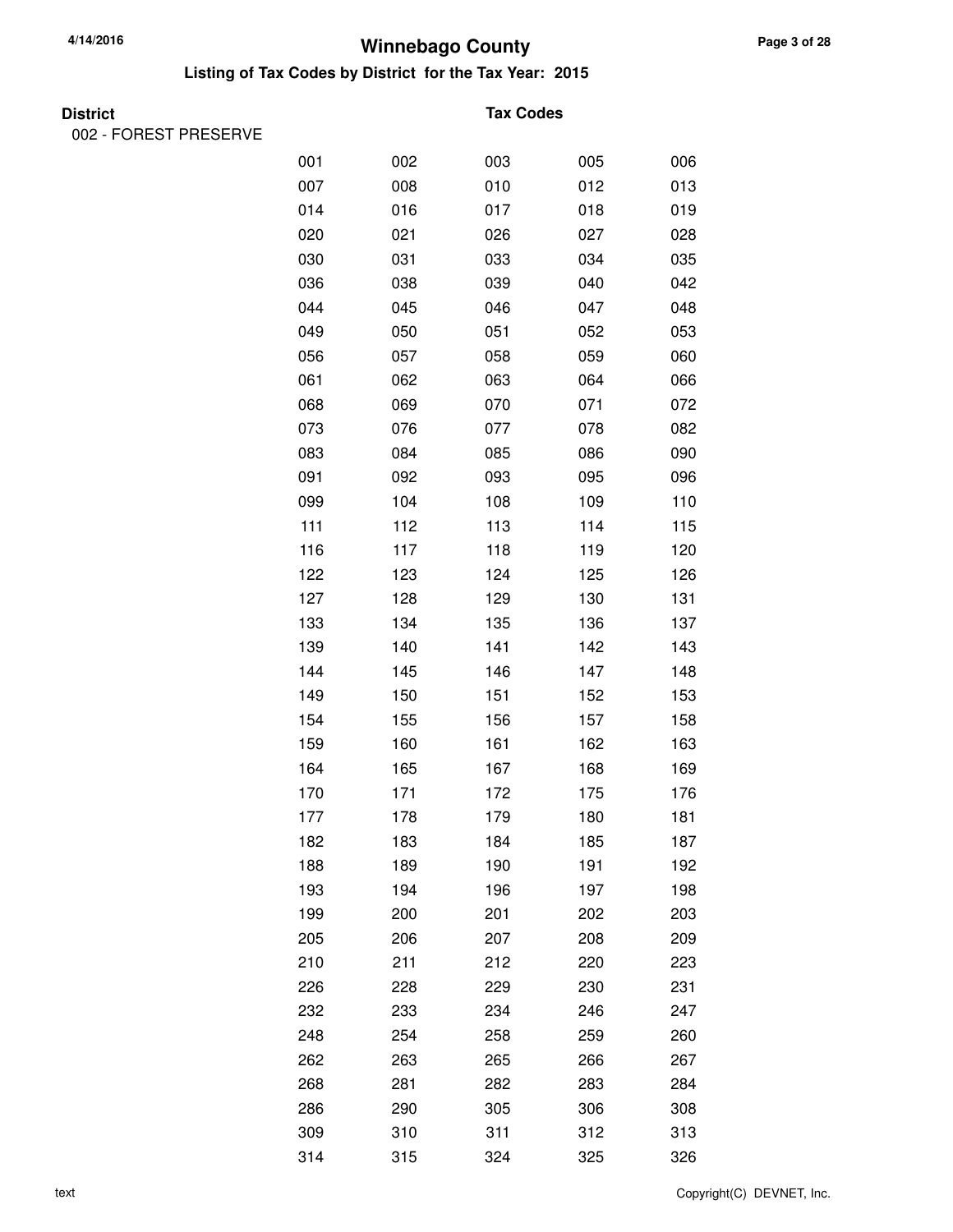| <b>District</b>              |     |     | <b>Tax Codes</b> |     |     |
|------------------------------|-----|-----|------------------|-----|-----|
|                              | 343 | 351 | 358              | 359 | 360 |
|                              | 361 | 362 | 363              | 364 | 365 |
|                              | 366 | 367 | 368              | 369 | 370 |
|                              | 372 | 373 | 374              | 378 | 379 |
|                              | 380 | 381 | 382              | 383 | 385 |
|                              | 386 | 391 | 392              | 393 | 394 |
|                              | 396 | 397 | 400              | 401 | 402 |
|                              | 403 | 404 | 405              | 406 | 407 |
|                              | 409 | 410 | 411              | 412 | 413 |
|                              | 414 | 416 | 417              | 418 | 419 |
|                              | 420 | 421 | 422              | 423 | 424 |
|                              | 425 | 426 | 427              | 428 | 429 |
|                              | 430 | 431 | 432              | 433 | 434 |
|                              | 435 | 438 | 439              | 440 | 441 |
|                              | 442 | 443 | 444              | 447 | 448 |
|                              | 450 | 451 | 452              | 453 | 454 |
|                              | 455 | 456 | 457              | 458 | 459 |
| 003 - BURRITT TOWNSHIP       |     |     |                  |     |     |
|                              | 254 | 258 | 259              | 260 | 262 |
|                              | 263 | 265 | 266              | 267 | 268 |
| 004 - CHERRY VALLEY TOWNSHIP |     |     |                  |     |     |
|                              | 110 | 111 | 112              | 113 | 114 |
|                              | 115 | 116 | 119              | 120 | 122 |
|                              | 124 | 125 | 127              | 128 | 129 |
|                              | 343 | 366 | 367              | 383 | 386 |
|                              | 396 | 440 |                  |     |     |
| 005 - DURAND TOWNSHIP        |     |     |                  |     |     |
|                              | 228 | 229 | 230              | 231 | 232 |
|                              | 233 | 234 |                  |     |     |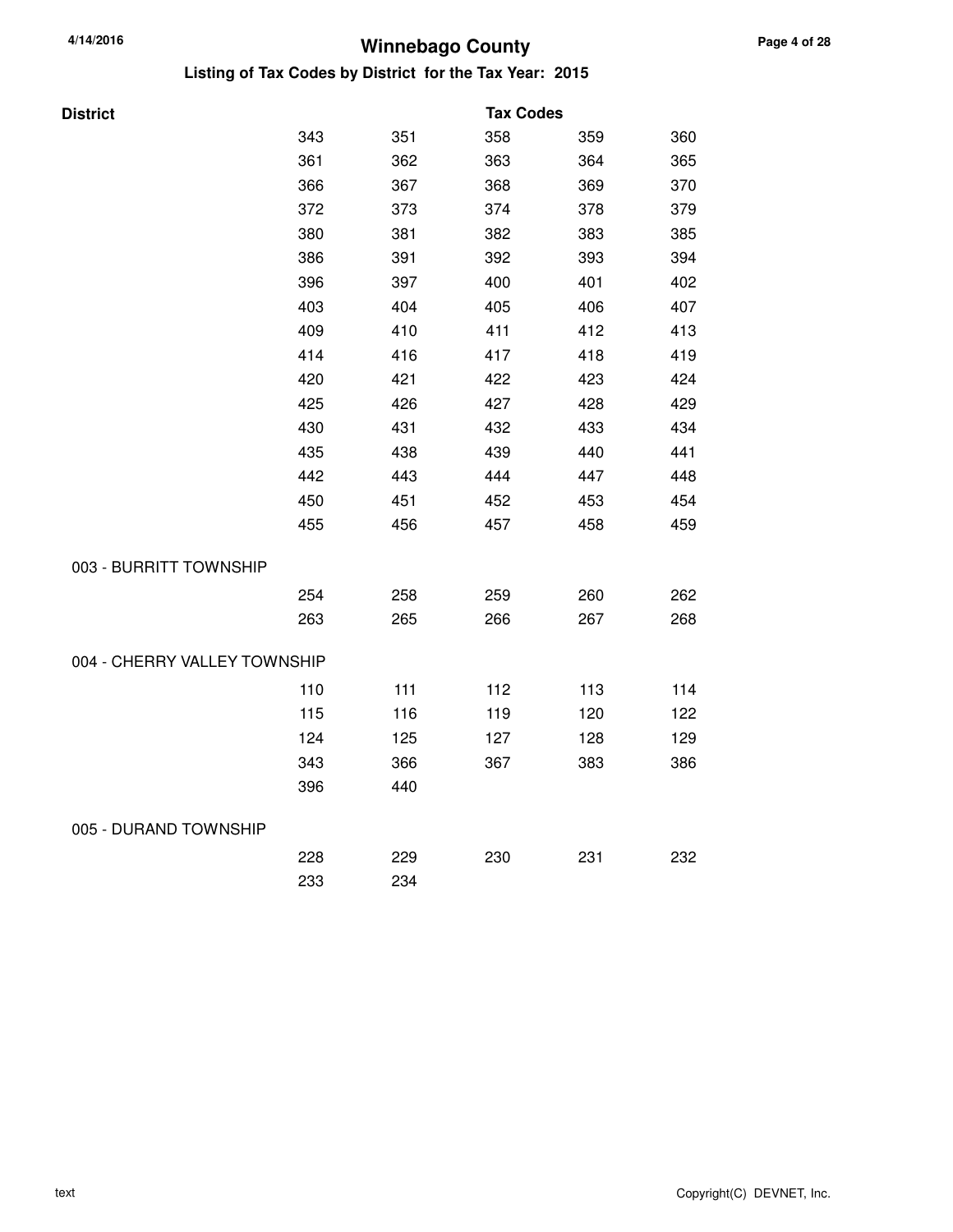| <b>District</b>           |     |     | <b>Tax Codes</b> |     |     |
|---------------------------|-----|-----|------------------|-----|-----|
| 006 - HARLEM TOWNSHIP     |     |     |                  |     |     |
|                           | 006 | 007 | 012              | 019 | 020 |
|                           | 026 | 042 | 045              | 049 | 078 |
|                           | 108 | 109 | 118              | 130 | 133 |
|                           | 134 | 135 | 136              | 137 | 139 |
|                           | 140 | 141 | 142              | 143 | 144 |
|                           | 145 | 147 | 149              | 151 | 152 |
|                           | 153 | 158 | 159              | 160 | 163 |
|                           | 164 | 194 | 208              | 413 | 414 |
|                           | 416 | 427 | 428              | 429 | 430 |
|                           | 431 | 432 | 433              | 434 | 435 |
|                           | 442 | 443 | 444              | 454 |     |
| 007 - HARRISON TOWNSHIP   |     |     |                  |     |     |
|                           | 246 | 247 | 248              |     |     |
| 008 - LAONA TOWNSHIP      |     |     |                  |     |     |
|                           | 212 | 220 |                  |     |     |
| 009 - OWEN TOWNSHIP       |     |     |                  |     |     |
|                           | 046 | 146 | 148              | 150 | 154 |
|                           | 155 | 156 | 157              | 161 | 162 |
|                           | 165 | 167 | 168              | 169 | 170 |
|                           | 171 | 172 | 200              | 358 | 359 |
|                           | 360 | 361 | 362              | 363 | 364 |
|                           | 365 | 368 | 369              |     |     |
| 010 - PECATONICA TOWNSHIP |     |     |                  |     |     |
|                           | 281 | 282 | 283              | 284 | 286 |
|                           | 425 |     |                  |     |     |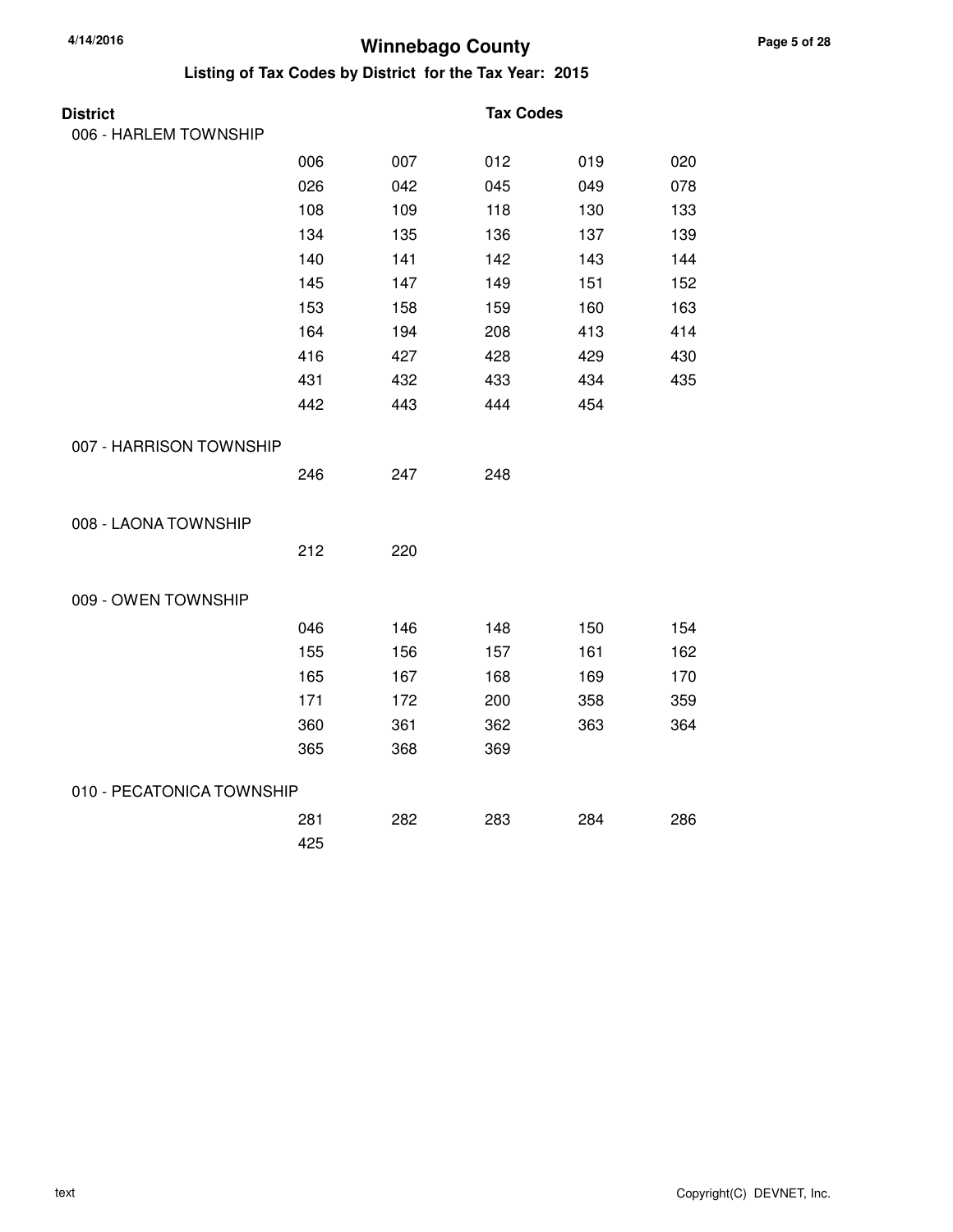**Listing of Tax Codes by District for the Tax Year: 2015**

| District |  |
|----------|--|

011 - ROCKFORD TOWNSHIP

#### **Tax Codes**

|                         | 001 | 002 | 003 | 005 | 008 |
|-------------------------|-----|-----|-----|-----|-----|
|                         | 010 | 013 | 014 | 016 | 017 |
|                         | 018 | 021 | 027 | 028 | 030 |
|                         | 031 | 033 | 034 | 035 | 036 |
|                         | 038 | 039 | 040 | 044 | 047 |
|                         | 048 | 050 | 051 | 052 | 053 |
|                         | 056 | 057 | 058 | 059 | 060 |
|                         | 061 | 062 | 063 | 064 | 066 |
|                         | 069 | 070 | 071 | 072 | 073 |
|                         | 076 | 077 | 082 | 083 | 084 |
|                         | 085 | 086 | 090 | 091 | 092 |
|                         | 093 | 095 | 096 | 099 | 104 |
|                         | 117 | 123 | 126 | 131 | 223 |
|                         | 226 | 351 | 370 | 372 | 373 |
|                         | 374 | 378 | 379 | 380 | 381 |
|                         | 382 | 385 | 391 | 392 | 393 |
|                         | 394 | 397 | 400 | 403 | 404 |
|                         | 405 | 406 | 407 | 409 | 410 |
|                         | 411 | 412 | 417 | 418 | 419 |
|                         | 421 | 422 | 423 | 424 | 426 |
|                         | 438 | 439 | 441 | 448 | 450 |
|                         | 451 | 452 | 453 | 455 | 456 |
| 012 - ROCKTON TOWNSHIP  |     |     |     |     |     |
|                         | 190 | 191 | 193 | 197 | 201 |
|                         | 202 | 203 | 205 | 206 | 290 |
|                         | 401 | 402 | 420 | 458 | 459 |
| 013 - ROSCOE TOWNSHIP   |     |     |     |     |     |
|                         | 068 | 175 | 176 | 177 | 178 |
|                         | 179 | 180 | 181 | 182 | 183 |
|                         | 184 | 185 | 187 | 188 | 189 |
|                         | 192 | 196 | 198 | 199 | 207 |
|                         | 209 | 447 | 457 |     |     |
| 014 - SEWARD TOWNSHIP   |     |     |     |     |     |
|                         |     |     |     |     |     |
|                         | 305 | 306 | 308 | 309 | 310 |
|                         | 311 | 312 | 313 | 314 |     |
| 015 - SHIRLAND TOWNSHIP |     |     |     |     |     |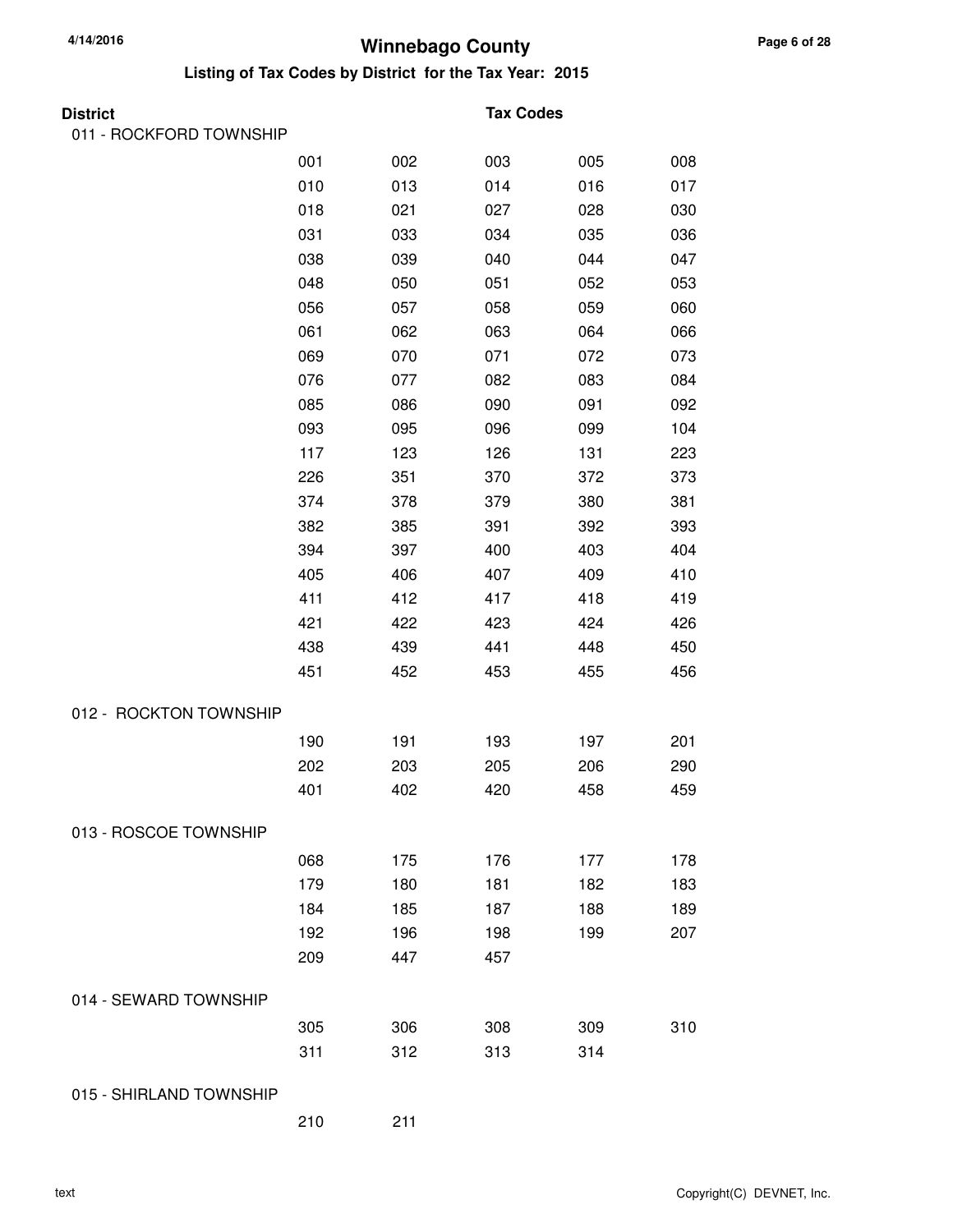| <b>District</b><br>016 - WINNEBAGO TOWNSHIP |     |     | <b>Tax Codes</b> |     |     |
|---------------------------------------------|-----|-----|------------------|-----|-----|
|                                             | 315 | 324 | 325              | 326 |     |
| 017 - CHERRY VALLEY VILLAGE                 |     |     |                  |     |     |
|                                             | 072 | 119 | 120              | 124 | 125 |
|                                             | 374 | 378 | 394              | 396 | 397 |
|                                             | 439 | 440 | 452              |     |     |
| 018 - DURAND VILLAGE                        |     |     |                  |     |     |
|                                             | 228 | 229 | 233              |     |     |
| 019 - LOVES PARK CITY                       |     |     |                  |     |     |
|                                             | 002 | 006 | 007              | 008 | 012 |
|                                             | 019 | 020 | 026              | 030 | 035 |
|                                             | 044 | 045 | 070              | 076 | 077 |
|                                             | 078 | 134 | 143              | 409 | 426 |
|                                             | 427 | 428 | 442              | 443 | 444 |
|                                             | 448 | 454 | 456              |     |     |
| 020 - MACHESNEY PARK VILLAGE                |     |     |                  |     |     |
|                                             | 108 | 109 | 118              | 133 | 137 |
|                                             | 139 | 141 | 144              | 152 | 158 |
|                                             | 168 | 183 | 358              | 359 | 365 |
|                                             | 368 | 413 | 414              | 416 | 429 |
|                                             | 430 | 433 | 435              |     |     |
| 021 - NEW MILFORD VILLAGE                   |     |     |                  |     |     |
|                                             | 370 | 372 | 373              | 379 | 380 |
|                                             | 385 | 386 | 393              | 441 |     |
| 022 - PECATONICA VILLAGE                    |     |     |                  |     |     |
|                                             | 286 | 425 |                  |     |     |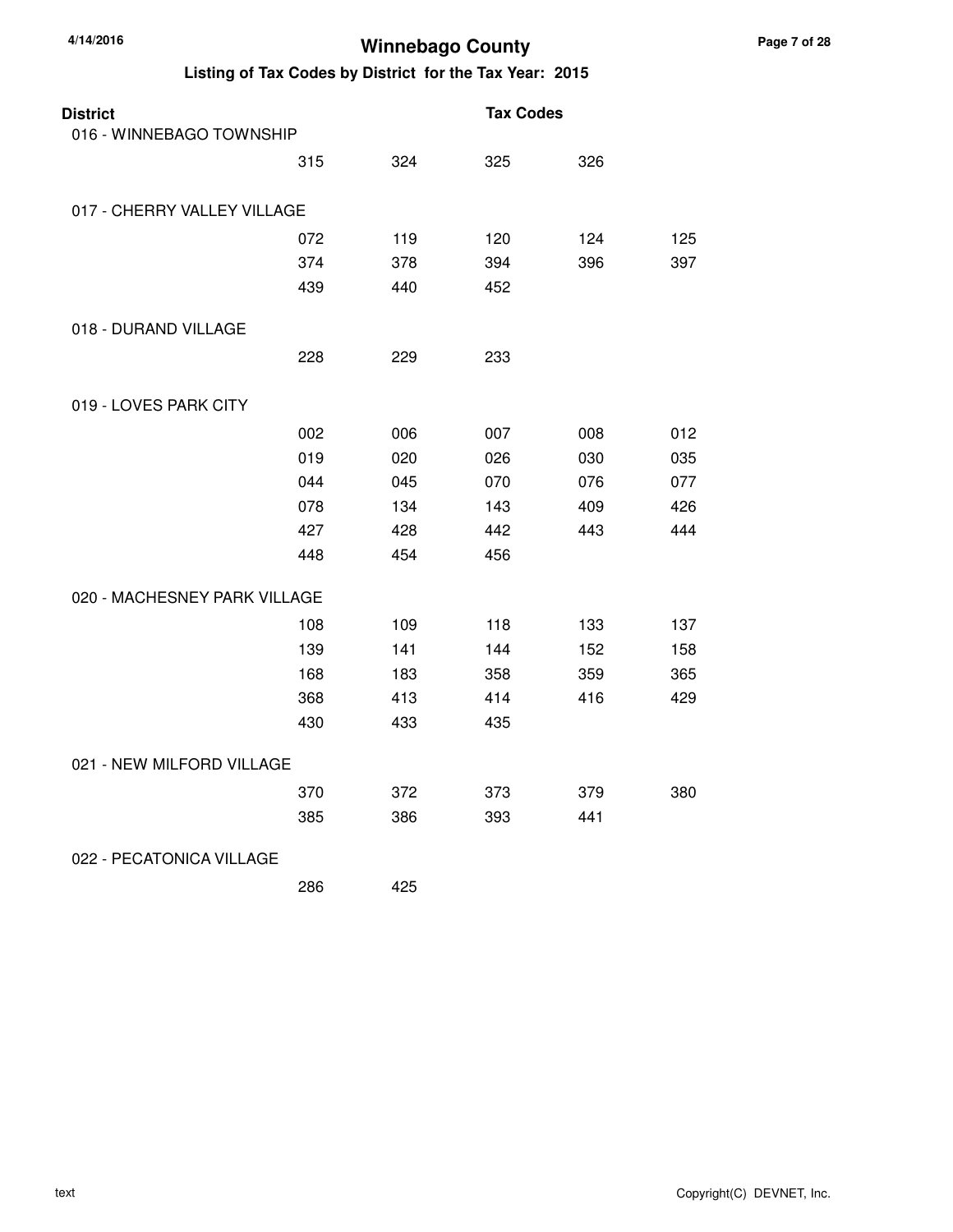| District                 |     |     | <b>Tax Codes</b> |     |     |
|--------------------------|-----|-----|------------------|-----|-----|
| 023 - ROCKFORD CITY      |     |     |                  |     |     |
|                          | 001 | 014 | 021              | 027 | 028 |
|                          | 033 | 034 | 036              | 038 | 039 |
|                          | 046 | 047 | 048              | 056 | 082 |
|                          | 085 | 086 | 112              | 116 | 117 |
|                          | 123 | 126 | 127              | 131 | 146 |
|                          | 154 | 157 | 172              | 223 | 226 |
|                          | 258 | 259 | 315              | 361 | 381 |
|                          | 382 | 383 | 391              | 392 | 400 |
|                          | 403 | 404 | 405              | 406 | 407 |
|                          | 410 | 411 | 412              | 417 | 418 |
|                          | 419 | 421 | 422              | 423 | 424 |
|                          | 450 | 451 | 453              | 455 |     |
| 024 - ROCKTON VILLAGE    |     |     |                  |     |     |
|                          | 197 | 198 | 199              | 401 | 402 |
|                          | 420 |     |                  |     |     |
| 025 - ROSCOE VILLAGE     |     |     |                  |     |     |
|                          | 049 | 068 | 130              | 149 | 185 |
|                          | 189 | 192 | 200              | 205 | 206 |
|                          | 207 | 209 | 447              |     |     |
| 026 - SOUTH BELOIT CITY  |     |     |                  |     |     |
|                          | 175 | 177 | 190              | 201 | 290 |
|                          | 457 | 458 | 459              |     |     |
| 027 - WINNEBAGO VILLAGE  |     |     |                  |     |     |
|                          | 325 |     |                  |     |     |
|                          |     |     |                  |     |     |
| 030 - BLACKHAWK FIRE     |     |     |                  |     |     |
|                          | 064 | 066 | 069              | 071 |     |
| 031 - CHERRY VALLEY FIRE |     |     |                  |     |     |
|                          | 003 | 005 | 017              | 018 | 072 |
|                          | 110 | 111 | 113              | 114 | 115 |
|                          | 119 | 120 | 122              | 124 | 125 |
|                          | 128 | 129 | 343              | 366 | 367 |
|                          | 374 | 378 | 386              | 396 | 397 |
|                          | 439 | 440 |                  |     |     |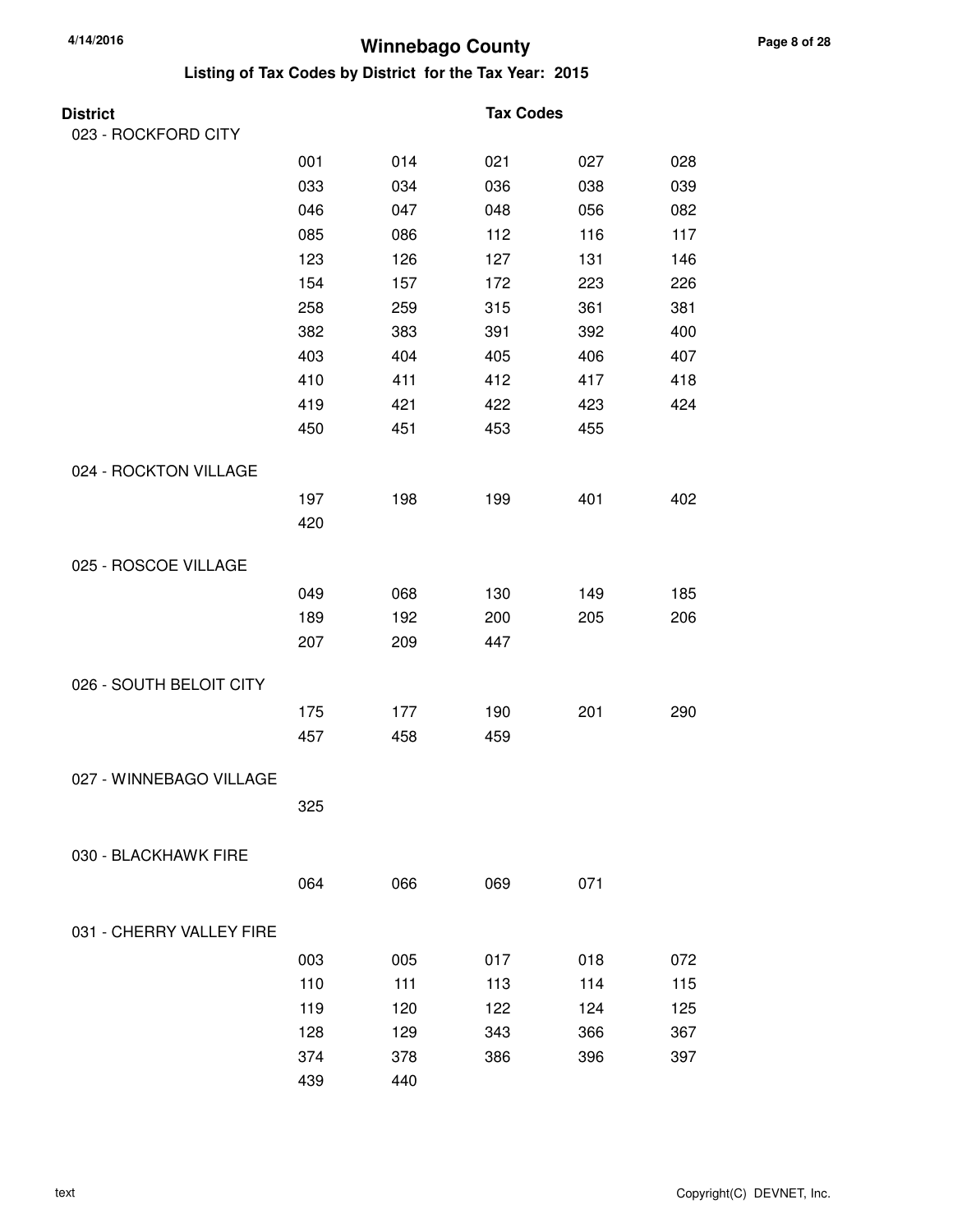| 4/14/2016<br><b>Winnebago County</b>                    |     |     |                  |     |     |
|---------------------------------------------------------|-----|-----|------------------|-----|-----|
| Listing of Tax Codes by District for the Tax Year: 2015 |     |     |                  |     |     |
| <b>District</b>                                         |     |     | <b>Tax Codes</b> |     |     |
| 033 - FIRE 1                                            |     |     |                  |     |     |
|                                                         | 211 | 212 | 220              | 228 | 229 |
|                                                         | 230 | 231 | 232              | 233 | 234 |
|                                                         | 246 | 247 | 248              |     |     |
| 034 - GERMAN VALLEY FIRE                                |     |     |                  |     |     |
|                                                         | 313 |     |                  |     |     |
| 035 - HARLEM-ROSCOE FIRE                                |     |     |                  |     |     |
|                                                         | 049 | 068 | 108              | 109 | 118 |
|                                                         | 130 | 133 | 135              | 136 | 137 |
|                                                         | 141 | 149 | 151              | 152 | 153 |
|                                                         | 163 | 179 | 180              | 181 | 182 |
|                                                         | 183 | 184 | 185              | 187 | 188 |
|                                                         | 189 | 192 | 196              | 198 | 199 |
|                                                         | 207 | 208 | 209              | 413 | 414 |
|                                                         | 429 | 430 | 431              | 432 | 433 |
|                                                         | 434 | 435 | 447              |     |     |
| 036 - NEW MILFORD FIRE                                  |     |     |                  |     |     |
|                                                         | 053 | 092 | 093              | 095 | 096 |
|                                                         | 099 | 351 | 370              | 372 | 373 |
|                                                         | 379 | 380 | 385              | 393 | 394 |
|                                                         | 438 | 441 | 452              |     |     |
| 037 - NORTH PARK FIRE                                   |     |     |                  |     |     |
|                                                         | 010 | 013 | 031              | 040 | 042 |
|                                                         | 061 | 139 | 140              | 142 | 144 |
|                                                         | 145 | 147 | 158              | 159 | 160 |
|                                                         | 164 | 194 | 416              |     |     |
| 038 - NORTHWEST FIRE                                    |     |     |                  |     |     |
|                                                         | 050 | 051 | 052              | 148 | 150 |
|                                                         | 156 | 161 | 162              | 167 | 169 |
|                                                         | 170 | 171 | 358              | 359 | 360 |
|                                                         | 362 | 363 | 365              | 368 | 369 |
| 039 - PECATONICA FIRE                                   |     |     |                  |     |     |
|                                                         | 263 | 267 | 268              | 281 | 282 |
|                                                         | 286 | 305 | 308              | 309 | 310 |
|                                                         | 312 | 314 | 425              |     |     |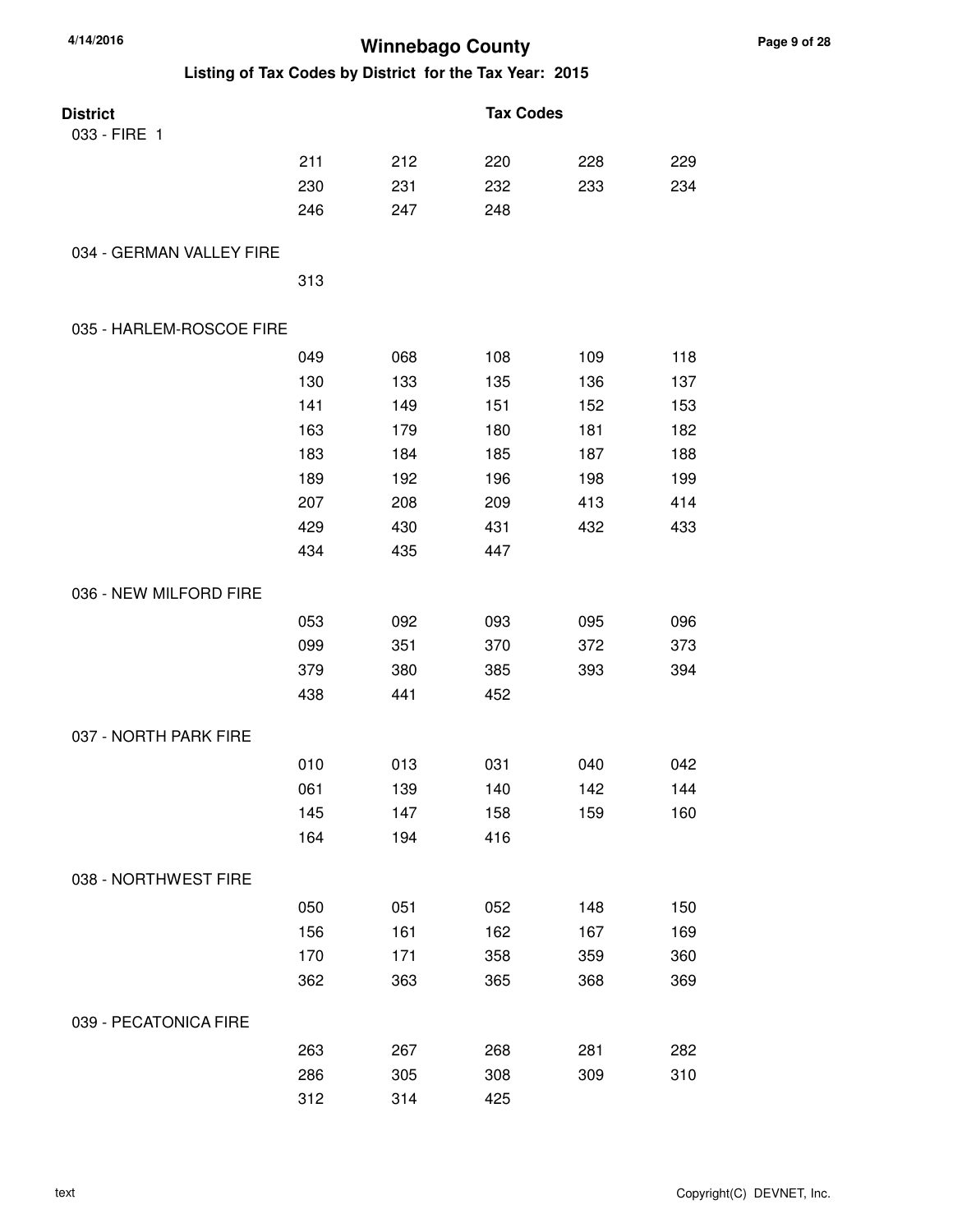| 4/14/2016                                | <b>Winnebago County</b> |     |                                                         |     |     |  |  |
|------------------------------------------|-------------------------|-----|---------------------------------------------------------|-----|-----|--|--|
|                                          |                         |     | Listing of Tax Codes by District for the Tax Year: 2015 |     |     |  |  |
| <b>District</b><br>040 - ROCK RIVER FIRE |                         |     | <b>Tax Codes</b>                                        |     |     |  |  |
|                                          | 084                     | 104 |                                                         |     |     |  |  |
| 041 - ROCKTON FIRE                       |                         |     |                                                         |     |     |  |  |
|                                          | 155                     | 165 | 168                                                     | 191 | 193 |  |  |
|                                          | 197                     | 200 | 202                                                     | 203 | 205 |  |  |
|                                          | 206                     | 210 | 364                                                     | 401 | 402 |  |  |
|                                          | 420                     |     |                                                         |     |     |  |  |
| 042 - STILLMAN FIRE                      |                         |     |                                                         |     |     |  |  |
|                                          | 090                     | 091 |                                                         |     |     |  |  |
| 043 - WEST SUBURBAN FIRE                 |                         |     |                                                         |     |     |  |  |
|                                          | 057                     | 058 | 059                                                     | 060 | 062 |  |  |
|                                          | 063                     | 073 | 083                                                     |     |     |  |  |
| 044 - W B S FIRE                         |                         |     |                                                         |     |     |  |  |
|                                          | 254                     | 260 | 262                                                     | 265 | 266 |  |  |
|                                          | 283                     | 284 | 306                                                     | 311 | 324 |  |  |
|                                          | 325                     | 326 |                                                         |     |     |  |  |

**Page 10 of 28**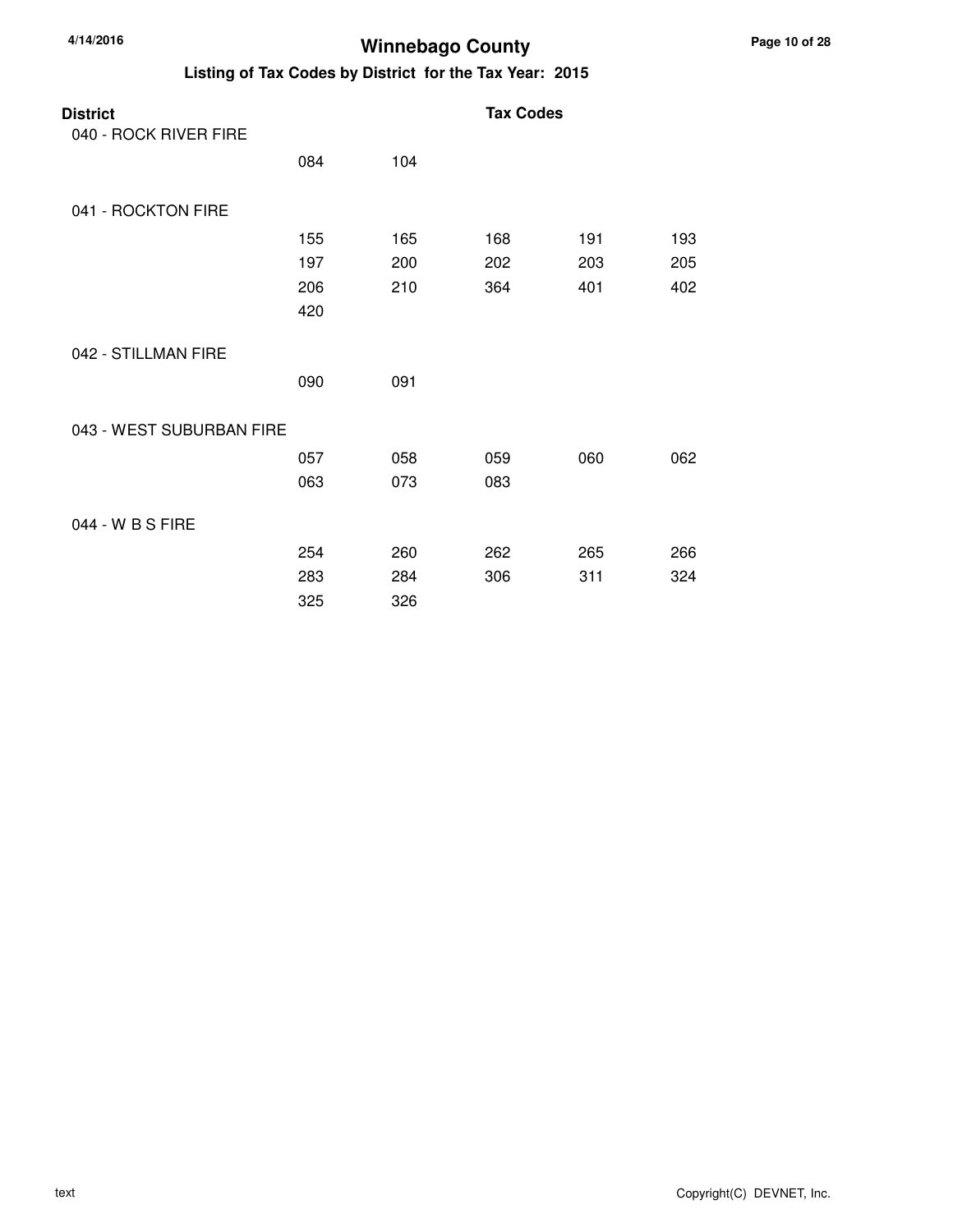| <b>District</b>               |     |     | <b>Tax Codes</b> |     |     |
|-------------------------------|-----|-----|------------------|-----|-----|
| 046 - ROCKFORD PARK DISTRICT  |     |     |                  |     |     |
|                               | 001 | 002 | 003              | 005 | 006 |
|                               | 007 | 008 | 010              | 013 | 014 |
|                               | 016 | 017 | 018              | 019 | 020 |
|                               | 021 | 026 | 027              | 028 | 030 |
|                               | 031 | 033 | 034              | 035 | 036 |
|                               | 038 | 039 | 040              | 042 | 044 |
|                               | 046 | 047 | 048              | 050 | 051 |
|                               | 052 | 053 | 056              | 057 | 058 |
|                               | 059 | 060 | 061              | 062 | 063 |
|                               | 064 | 066 | 069              | 070 | 071 |
|                               | 073 | 076 | 077              | 078 | 082 |
|                               | 083 | 084 | 085              | 086 | 096 |
|                               | 099 | 104 | 113              | 117 | 124 |
|                               | 125 | 126 | 127              | 128 | 129 |
|                               | 142 | 146 | 147              | 150 | 151 |
|                               | 152 | 154 | 158              | 159 | 171 |
|                               | 172 | 223 | 226              | 343 | 370 |
|                               | 372 | 374 | 378              | 380 | 381 |
|                               | 382 | 383 | 385              | 386 | 391 |
|                               | 392 | 400 | 403              | 404 | 405 |
|                               | 406 | 407 | 409              | 410 | 411 |
|                               | 412 | 417 | 418              | 419 | 421 |
|                               | 422 | 423 | 424              | 426 | 427 |
|                               | 428 | 442 | 444              | 448 | 450 |
|                               | 451 | 453 | 454              | 455 | 456 |
| 047 - SUMNER PARK             |     |     |                  |     |     |
|                               | 281 | 282 | 283              | 284 | 286 |
|                               | 306 | 308 | 309              | 312 | 425 |
| 048 - WINNEBAGO PARK DISTRICT |     |     |                  |     |     |
|                               | 315 | 324 | 325              | 326 |     |
| 049 - SEWARD PARK DISTRICT    |     |     |                  |     |     |
|                               | 305 | 310 | 311              | 313 | 314 |
| 050 - DURAND SANITARY         |     |     |                  |     |     |
|                               | 228 | 233 | 234              |     |     |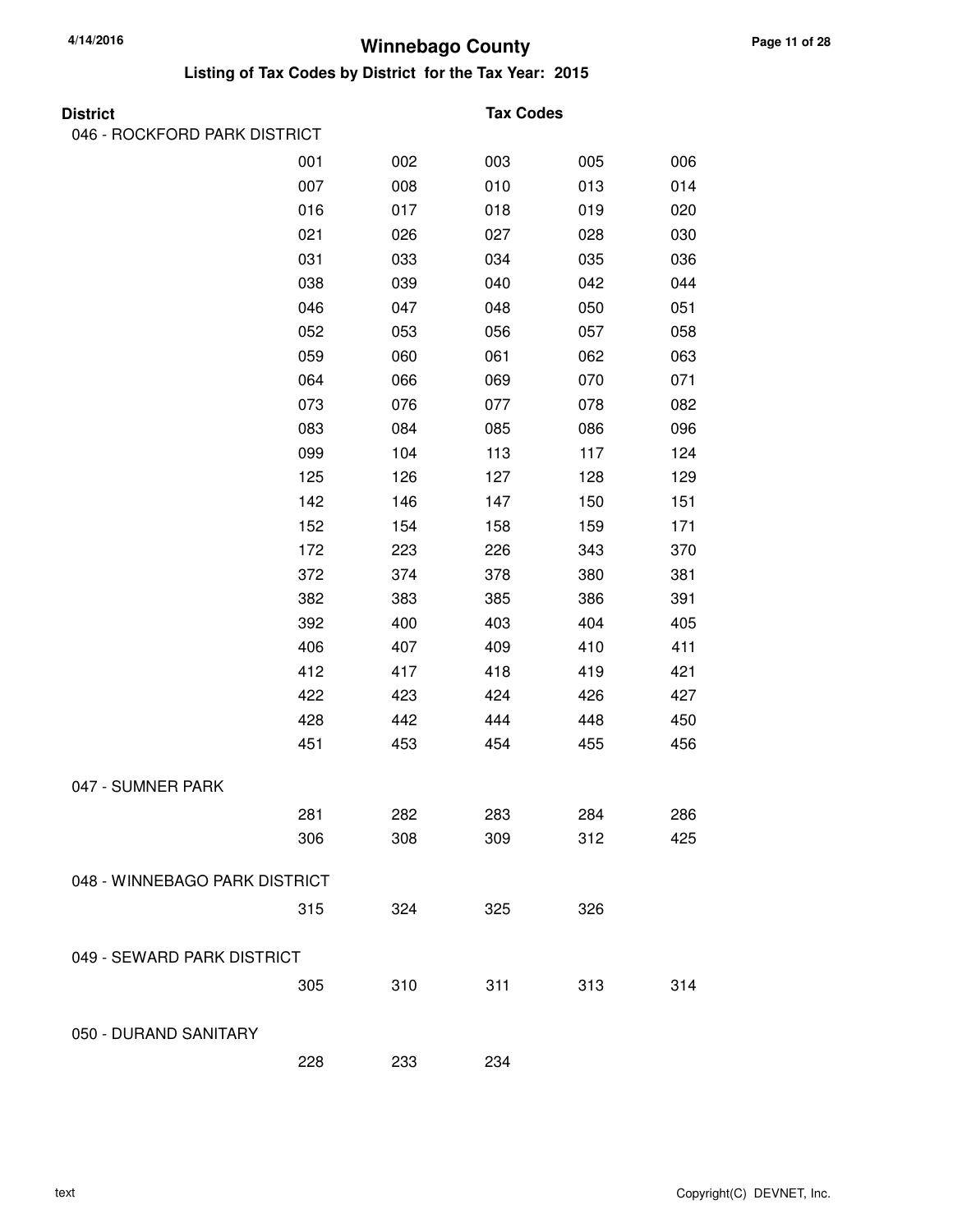**Listing of Tax Codes by District for the Tax Year: 2015**

| Districi |  |
|----------|--|
|          |  |

#### **Tax Codes**

| 051 - ROCK RIVER WATER REC  |     |     |     |     |     |
|-----------------------------|-----|-----|-----|-----|-----|
|                             | 001 | 002 | 006 | 008 | 010 |
|                             | 013 | 014 | 016 | 017 | 018 |
|                             | 021 | 026 | 027 | 028 | 030 |
|                             | 033 | 034 | 038 | 039 | 042 |
|                             | 045 | 047 | 048 | 049 | 050 |
|                             | 053 | 056 | 057 | 059 | 061 |
|                             | 062 | 066 | 068 | 069 | 070 |
|                             | 077 | 078 | 082 | 083 | 085 |
|                             | 086 | 104 | 109 | 110 | 111 |
|                             | 112 | 113 | 117 | 118 | 119 |
|                             | 123 | 124 | 126 | 127 | 133 |
|                             | 143 | 144 | 146 | 147 | 148 |
|                             | 151 | 152 | 153 | 158 | 160 |
|                             | 170 | 171 | 172 | 187 | 188 |
|                             | 189 | 194 | 196 | 199 | 200 |
|                             | 206 | 207 | 208 | 209 | 223 |
|                             | 226 | 343 | 361 | 365 | 369 |
|                             | 372 | 373 | 378 | 381 | 385 |
|                             | 391 | 392 | 400 | 403 | 404 |
|                             | 405 | 406 | 407 | 409 | 410 |
|                             | 412 | 414 | 416 | 417 | 418 |
|                             | 419 | 421 | 422 | 423 | 424 |
|                             | 426 | 428 | 430 | 431 | 433 |
|                             | 434 | 435 | 442 | 444 | 448 |
|                             | 450 | 451 | 455 | 456 |     |
| 052 - PRESTON & CENTRAL TIF |     |     |     |     |     |
|                             | 126 |     |     |     |     |
| 053 - SEWARD SANITARY       |     |     |     |     |     |
|                             | 314 |     |     |     |     |
| 054 - CHERRY VALLEY LIBRARY |     |     |     |     |     |
|                             | 003 | 017 | 072 | 095 | 096 |
|                             | 110 | 113 | 114 | 119 | 120 |
|                             | 122 | 124 | 125 | 129 | 366 |
|                             | 367 | 370 | 372 | 374 | 378 |
|                             | 386 | 393 | 394 | 396 | 438 |
|                             | 439 | 440 | 441 | 452 |     |
|                             |     |     |     |     |     |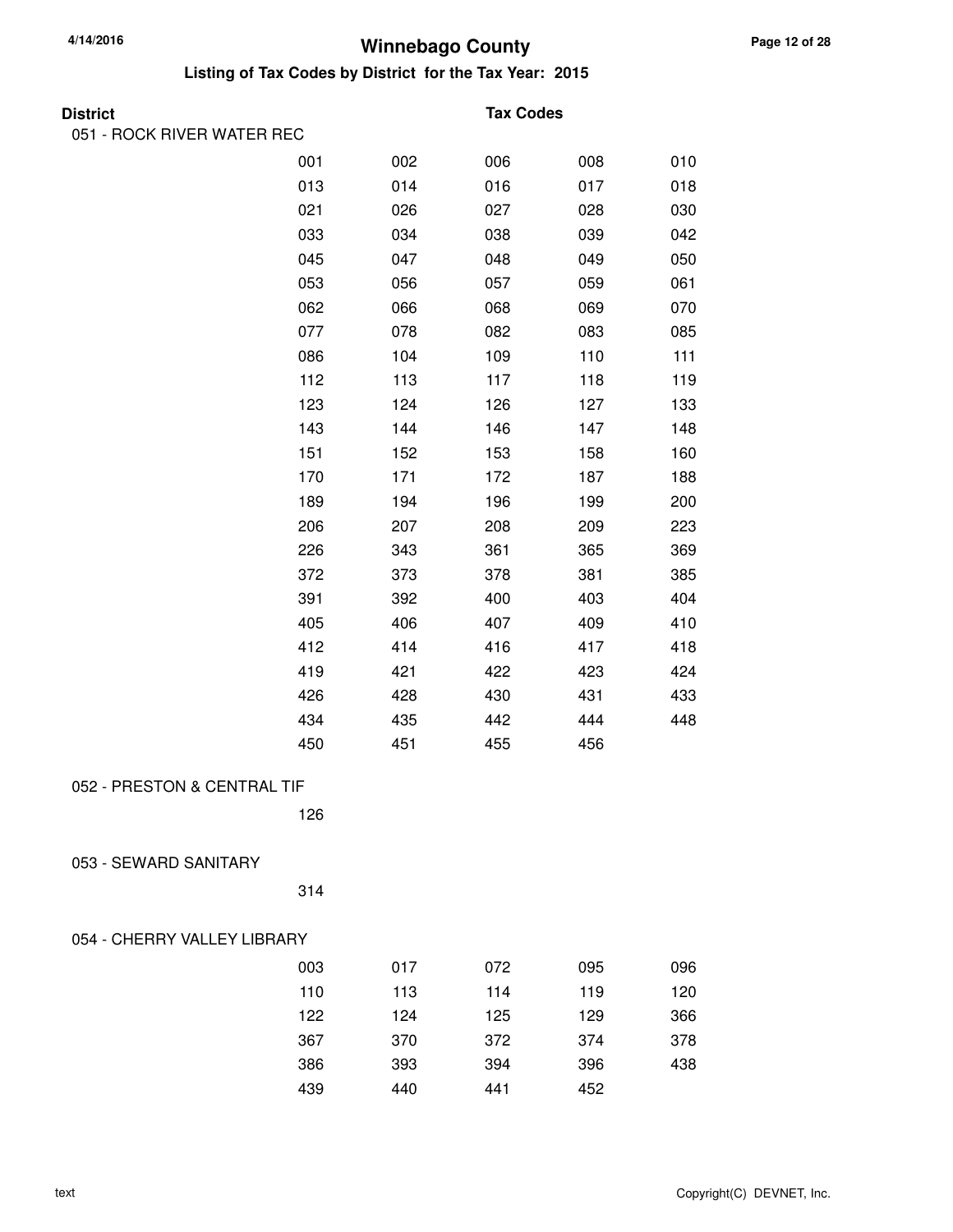| <b>District</b>              |     |     | <b>Tax Codes</b> |     |     |
|------------------------------|-----|-----|------------------|-----|-----|
| 055 - NORTH SUBURBAN LIBRARY |     |     |                  |     |     |
|                              | 002 | 006 | 007              | 008 | 010 |
|                              | 012 | 020 | 026              | 035 | 040 |
|                              | 042 | 044 | 045              | 049 | 061 |
|                              | 068 | 070 | 076              | 108 | 109 |
|                              | 118 | 130 | 133              | 134 | 135 |
|                              | 136 | 137 | 139              | 141 | 142 |
|                              | 143 | 144 | 145              | 147 | 149 |
|                              | 151 | 152 | 153              | 158 | 159 |
|                              | 160 | 163 | 164              | 169 | 176 |
|                              | 178 | 179 | 180              | 181 | 184 |
|                              | 185 | 187 | 188              | 189 | 192 |
|                              | 194 | 198 | 199              | 200 | 208 |
|                              | 209 | 358 | 359              | 365 | 368 |
|                              | 369 | 409 | 413              | 414 | 416 |
|                              | 426 | 427 | 428              | 429 | 430 |
|                              | 431 | 432 | 433              | 434 | 435 |
|                              | 442 | 443 | 444              | 447 | 448 |
|                              | 454 | 456 |                  |     |     |
| 056 - PECATONICA LIBRARY     |     |     |                  |     |     |
|                              | 231 | 232 | 265              | 266 | 267 |
|                              | 268 | 281 | 282              | 283 | 284 |
|                              | 286 | 305 | 309              | 312 | 425 |
| 057 - TALCOTT FREE LIBRARY   |     |     |                  |     |     |
|                              | 191 | 193 | 197              | 202 | 203 |
|                              | 205 | 206 | 401              | 402 | 420 |
| 058 - WINNEBAGO LIBRARY      |     |     |                  |     |     |
|                              | 052 | 063 | 069              | 071 | 073 |
|                              | 162 | 248 | 254              | 260 | 263 |
|                              | 306 | 308 | 310              | 311 | 313 |
|                              | 314 | 324 | 325              | 326 | 363 |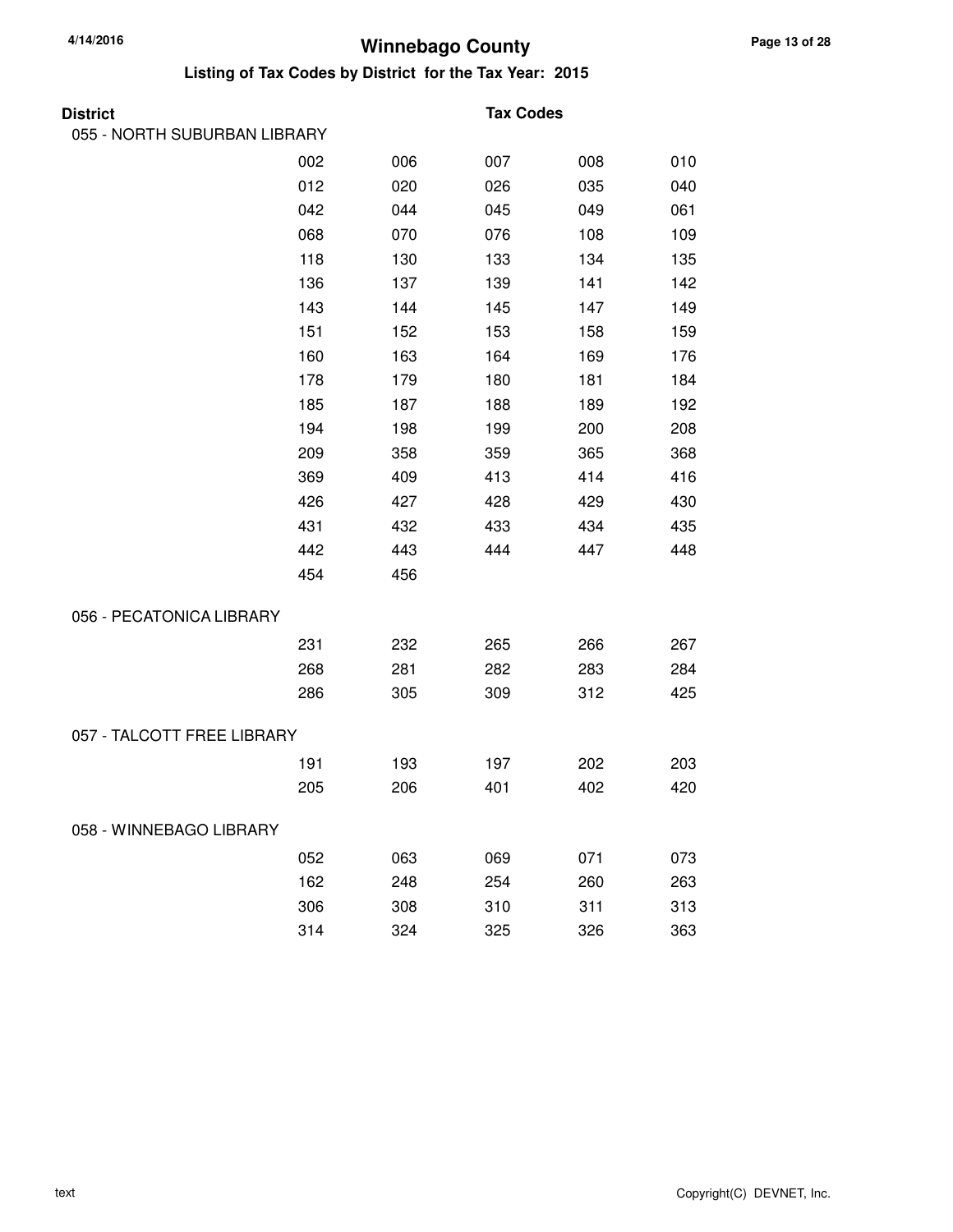### **Winnebago County 4/14/2016**

| <b>District</b>             |     |     | <b>Tax Codes</b> |     |     |
|-----------------------------|-----|-----|------------------|-----|-----|
| 059 - ROCKFORD CITY LIBRARY |     |     |                  |     |     |
|                             | 001 | 014 | 021              | 027 | 028 |
|                             | 033 | 034 | 036              | 038 | 039 |
|                             | 046 | 047 | 048              | 056 | 082 |
|                             | 085 | 086 | 112              | 116 | 117 |
|                             | 123 | 126 | 127              | 131 | 146 |
|                             | 154 | 157 | 172              | 223 | 226 |
|                             | 258 | 259 | 315              | 361 | 381 |
|                             | 382 | 383 | 391              | 392 | 400 |
|                             | 403 | 404 | 405              | 406 | 407 |
|                             | 410 | 411 | 412              | 417 | 418 |
|                             | 419 | 421 | 422              | 423 | 424 |
|                             | 450 | 451 | 453              | 455 |     |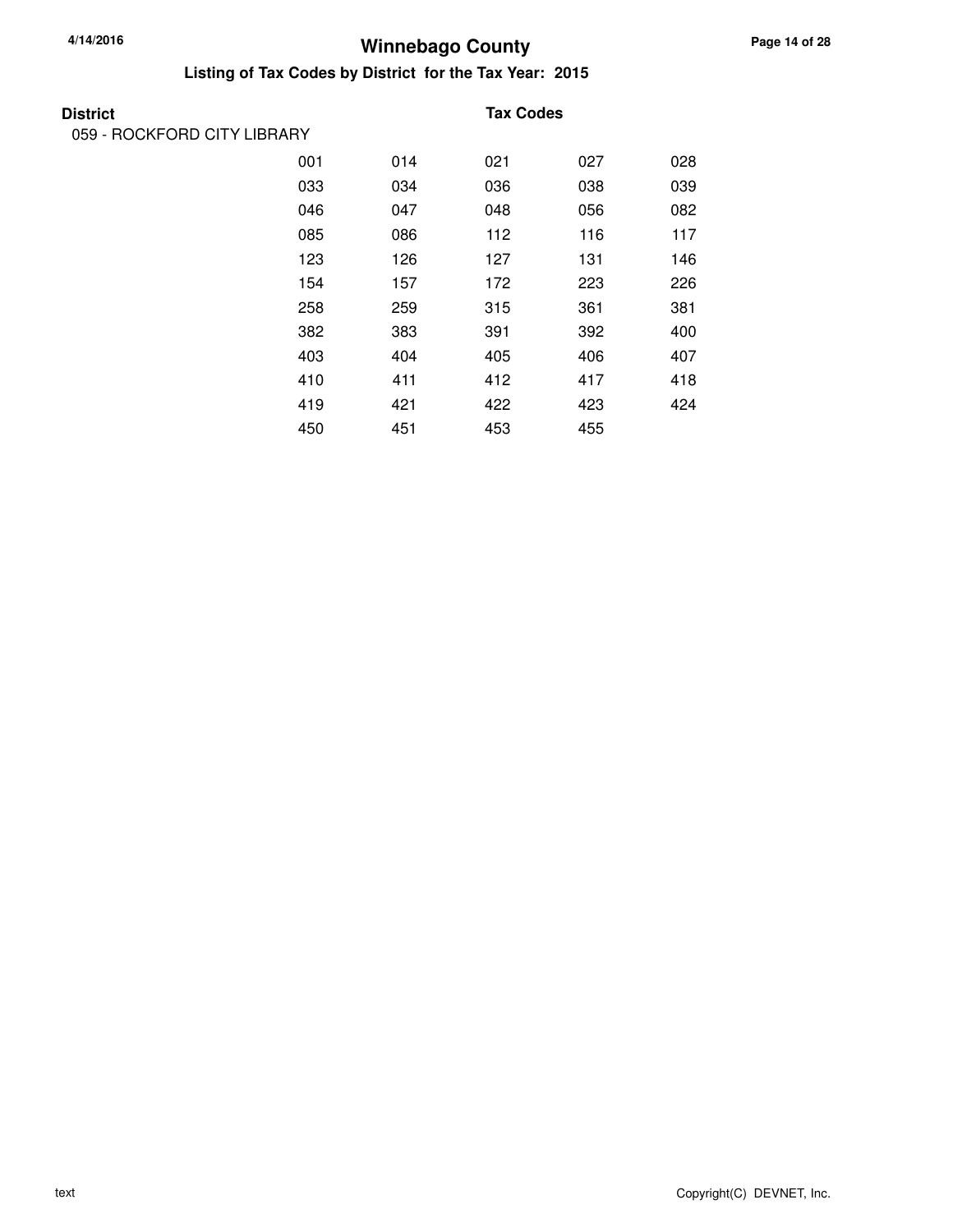**Listing of Tax Codes by District for the Tax Year: 2015**

| т<br>r<br>۰.<br>г |
|-------------------|
|-------------------|

060 - GREATER RKFD AIRPORT

#### **Tax Codes**

| 001 | 002 | 003 | 005 | 006 |
|-----|-----|-----|-----|-----|
| 007 | 008 | 010 | 012 | 013 |
| 014 | 016 | 017 | 018 | 019 |
| 020 | 021 | 026 | 027 | 028 |
| 030 | 031 | 033 | 034 | 035 |
| 036 | 038 | 039 | 040 | 042 |
| 044 | 045 | 047 | 048 | 049 |
| 050 | 051 | 052 | 053 | 056 |
| 057 | 058 | 059 | 060 | 061 |
| 062 | 063 | 064 | 066 | 069 |
| 070 | 071 | 072 | 073 | 076 |
| 077 | 078 | 082 | 083 | 084 |
| 085 | 090 | 091 | 092 | 093 |
| 095 | 096 | 099 | 104 | 108 |
| 109 | 110 | 111 | 112 | 113 |
| 114 | 115 | 116 | 117 | 118 |
| 119 | 120 | 122 | 123 | 124 |
| 125 | 126 | 127 | 128 | 129 |
| 130 | 131 | 133 | 134 | 135 |
| 136 | 137 | 139 | 140 | 141 |
| 142 | 143 | 144 | 145 | 146 |
| 147 | 149 | 150 | 151 | 152 |
| 153 | 154 | 155 | 156 | 157 |
| 158 | 159 | 160 | 161 | 162 |
| 163 | 164 | 165 | 168 | 169 |
| 170 | 171 | 194 | 200 | 208 |
| 223 | 226 | 343 | 351 | 358 |
| 359 | 361 | 365 | 368 | 369 |
| 370 | 372 | 373 | 374 | 378 |
| 379 | 380 | 381 | 382 | 383 |
| 385 | 386 | 391 | 392 | 393 |
| 394 | 397 | 400 | 403 | 404 |
| 405 | 406 | 407 | 409 | 410 |
| 411 | 412 | 413 | 414 | 416 |
| 417 | 418 | 419 | 421 | 422 |
| 423 | 424 | 426 | 427 | 428 |
| 429 | 430 | 431 | 432 | 433 |
| 434 | 435 | 438 | 439 | 440 |
| 441 | 442 | 443 | 444 | 448 |
| 450 | 451 | 452 | 453 | 454 |
| 455 | 456 |     |     |     |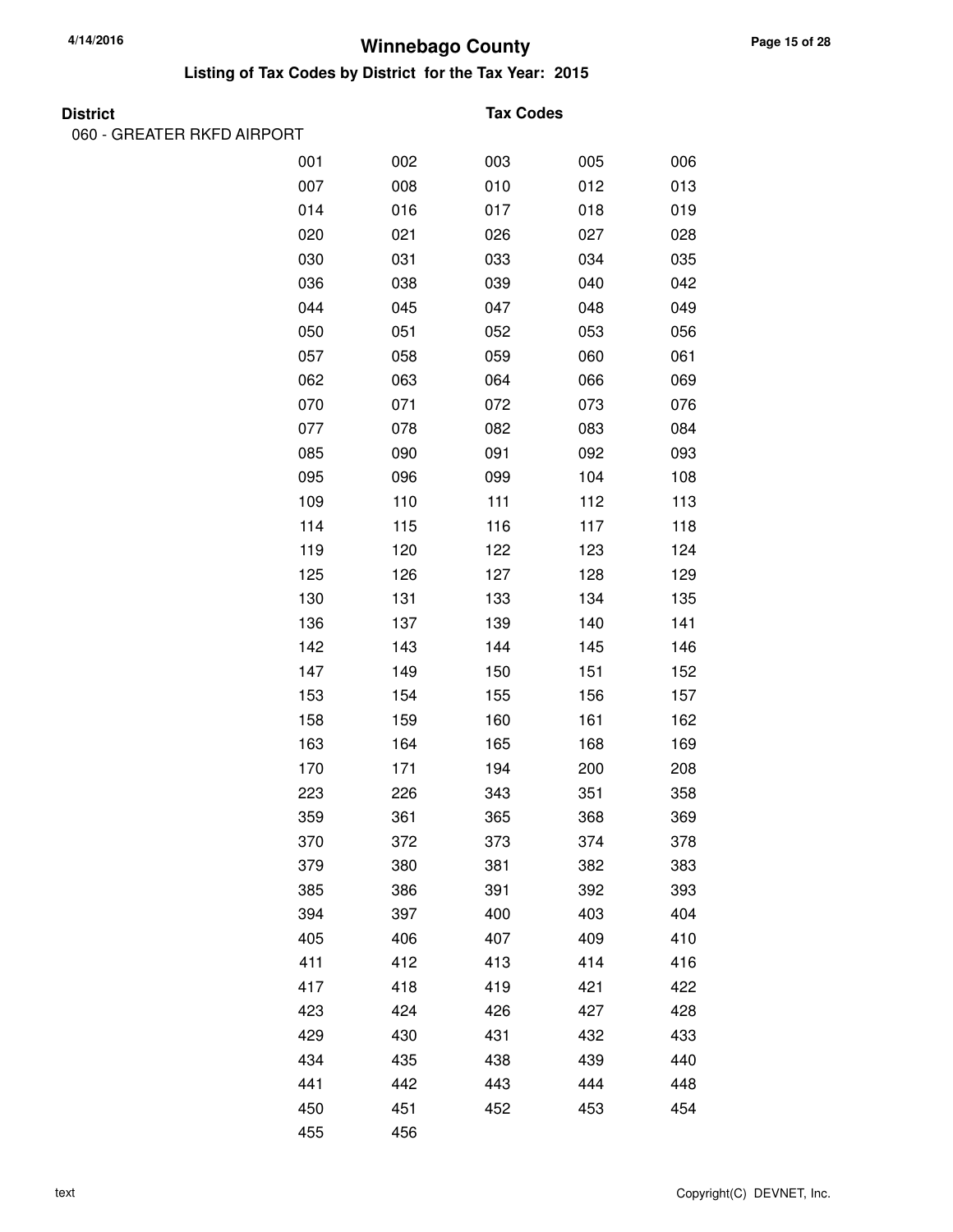| 4/14/2016                                               |     | <b>Winnebago County</b> |                  |     |     |
|---------------------------------------------------------|-----|-------------------------|------------------|-----|-----|
| Listing of Tax Codes by District for the Tax Year: 2015 |     |                         |                  |     |     |
| <b>District</b>                                         |     |                         | <b>Tax Codes</b> |     |     |
| 061 - SOUTH BELOIT CITY LIBRARY                         |     |                         |                  |     |     |
|                                                         | 175 | 177                     | 190              | 201 | 290 |
|                                                         | 457 | 458                     | 459              |     |     |
| 062 - RKFD - WINN DRAINAGE                              |     |                         |                  |     |     |
|                                                         | 060 | 062                     | 073              | 254 | 315 |
|                                                         | 324 |                         |                  |     |     |
| 063 - WESTSIDE TIF #2                                   |     |                         |                  |     |     |
|                                                         | 082 |                         |                  |     |     |
| 064 - LINCOLN-ACRES STREET LIGHT                        |     |                         |                  |     |     |
|                                                         | 083 |                         |                  |     |     |
|                                                         |     |                         |                  |     |     |
| 065 - WASHINGTON PARK STREET LIGHT                      |     |                         |                  |     |     |
|                                                         | 059 |                         |                  |     |     |
| 066 - EAST STATE & ALPINE TIF                           |     |                         |                  |     |     |
|                                                         |     |                         |                  |     |     |
|                                                         | 117 |                         |                  |     |     |
| 067 - WEST STATE & CENTRAL TIF                          |     |                         |                  |     |     |
|                                                         | 085 |                         |                  |     |     |
| 068 - WEST STATE & KILBURN TIF                          |     |                         |                  |     |     |
|                                                         | 226 |                         |                  |     |     |
|                                                         |     |                         |                  |     |     |
| 070 - HARLEM SCHOOL DIST 122                            |     |                         |                  |     |     |
|                                                         | 002 | 006                     | 007              | 010 | 019 |
|                                                         | 021 | 035                     | 049              | 118 | 133 |
|                                                         | 134 | 137                     | 139              | 141 | 142 |
|                                                         | 143 | 144                     | 147              | 149 | 151 |
|                                                         | 152 | 153                     | 158              | 160 | 163 |
|                                                         | 164 | 409                     | 413              | 414 | 416 |
|                                                         | 433 | 434                     | 435              | 442 | 456 |
| 071 - KINNIKINNICK SD #131                              |     |                         |                  |     |     |
|                                                         | 136 | 181                     | 185              | 187 | 189 |
|                                                         | 198 | 199                     | 203              | 205 | 206 |
|                                                         | 447 |                         |                  |     |     |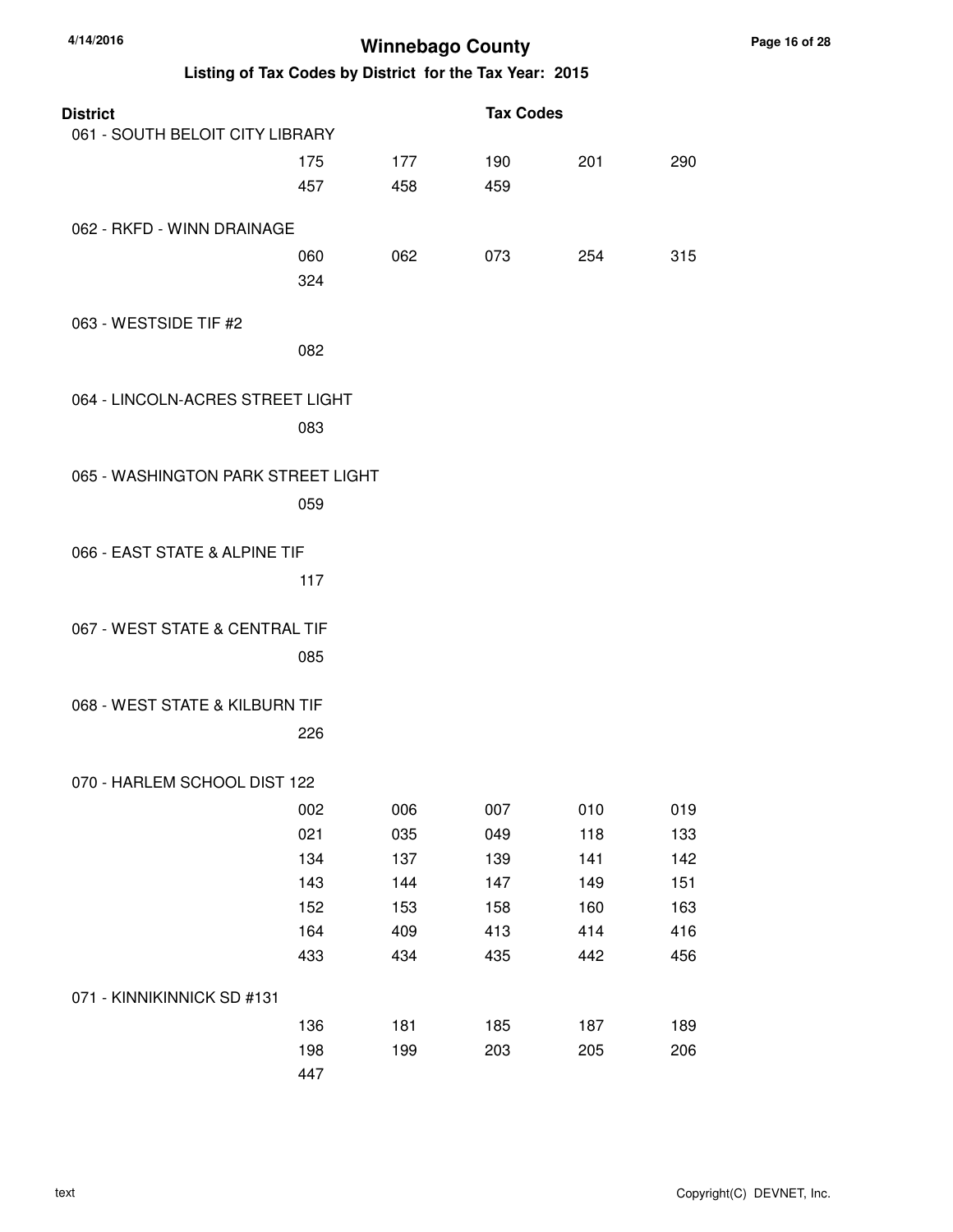| 4/14/2016       |                                 | <b>Winnebago County</b><br>Listing of Tax Codes by District for the Tax Year: 2015 |                  |     |     |  |  |  |
|-----------------|---------------------------------|------------------------------------------------------------------------------------|------------------|-----|-----|--|--|--|
|                 |                                 |                                                                                    |                  |     |     |  |  |  |
| <b>District</b> |                                 |                                                                                    | <b>Tax Codes</b> |     |     |  |  |  |
|                 | 072 - PRAIRIE HILL SCH DIST 133 |                                                                                    |                  |     |     |  |  |  |
|                 | 068                             | 175                                                                                | 176              | 180 | 188 |  |  |  |
|                 | 192                             |                                                                                    |                  |     |     |  |  |  |
|                 | 073 - SHIRLAND SCHOOL DIST 134  |                                                                                    |                  |     |     |  |  |  |
|                 | 193                             | 210                                                                                | 211              | 212 |     |  |  |  |
|                 | 074 - ROCKTON SCHOOL DIST 140   |                                                                                    |                  |     |     |  |  |  |
|                 | 161                             | 165                                                                                | 168              | 182 | 183 |  |  |  |

401 402 420

184

075 - NORTH BOONE SD #200

196 197 200 201 202 207 209 247 362 364

text Copyright(C) DEVNET, Inc.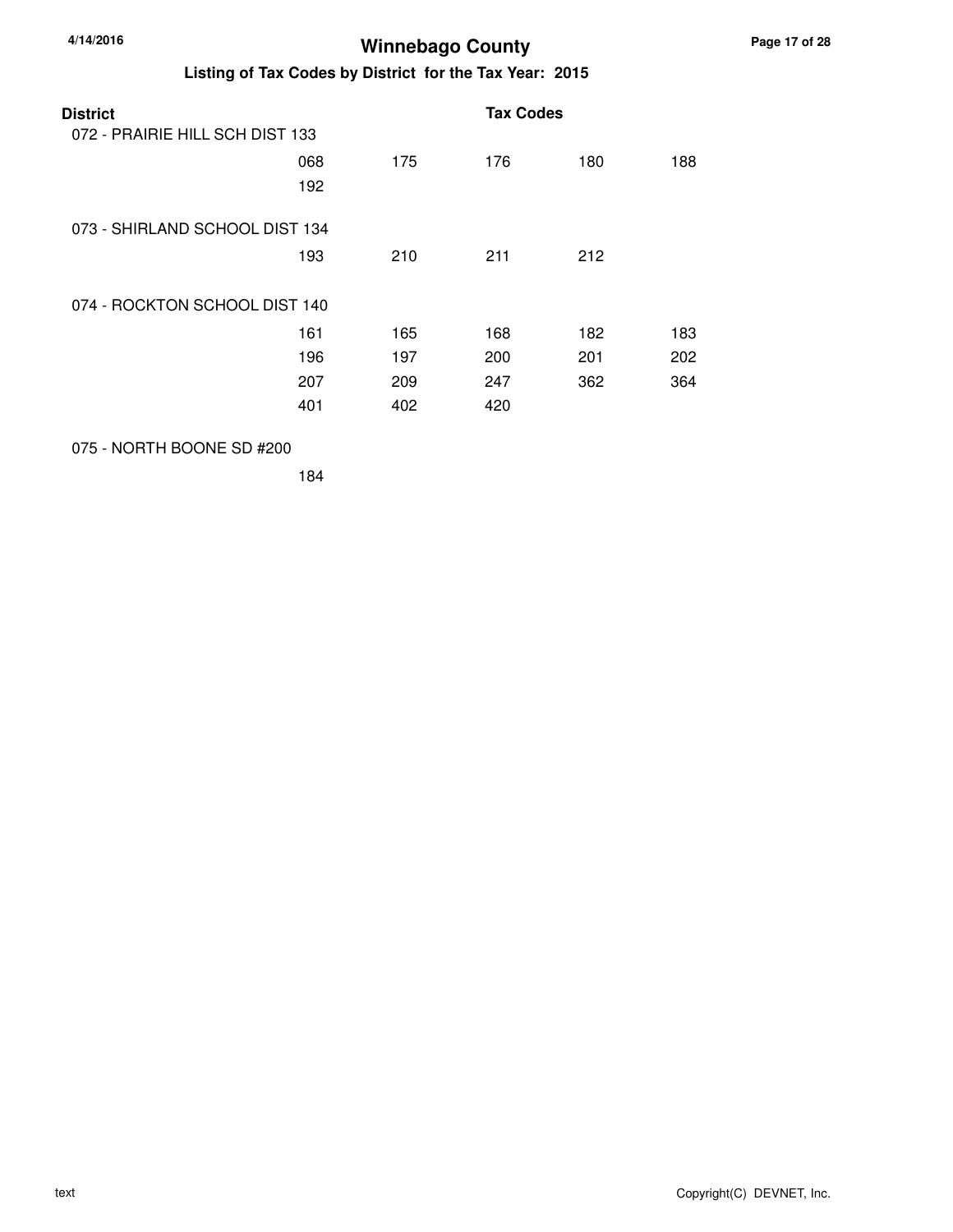**Listing of Tax Codes by District for the Tax Year: 2015**

076 - ROCKFORD SCHOOL DIST 205

#### **District Tax Codes**

| 001 | 003 | 005 | 008 | 012 |
|-----|-----|-----|-----|-----|
| 013 | 014 | 016 | 017 | 018 |
| 020 | 026 | 027 | 028 | 030 |
| 031 | 033 | 034 | 036 | 038 |
| 039 | 040 | 042 | 044 | 045 |
| 046 | 047 | 048 | 050 | 051 |
| 053 | 056 | 057 | 058 | 059 |
| 060 | 061 | 062 | 064 | 066 |
| 070 | 072 | 076 | 077 | 078 |
| 082 | 083 | 084 | 085 | 086 |
| 090 | 092 | 095 | 096 | 099 |
| 104 | 108 | 109 | 110 | 111 |
| 112 | 113 | 114 | 115 | 116 |
| 117 | 119 | 120 | 123 | 124 |
| 125 | 126 | 127 | 128 | 129 |
| 130 | 131 | 135 | 140 | 145 |
| 146 | 148 | 150 | 154 | 155 |
| 156 | 157 | 159 | 167 | 169 |
| 170 | 171 | 172 | 194 | 208 |
| 223 | 226 | 343 | 358 | 359 |
| 360 | 361 | 365 | 366 | 368 |
| 369 | 370 | 372 | 373 | 374 |
| 378 | 379 | 380 | 383 | 385 |
| 386 | 391 | 392 | 393 | 394 |
| 396 | 397 | 400 | 403 | 404 |
| 405 | 406 | 407 | 410 | 411 |
| 412 | 417 | 418 | 419 | 421 |
| 422 | 423 | 424 | 426 | 427 |
| 428 | 429 | 430 | 431 | 432 |
| 438 | 439 | 440 | 441 | 443 |
| 444 | 448 | 450 | 451 | 452 |
| 454 | 455 |     |     |     |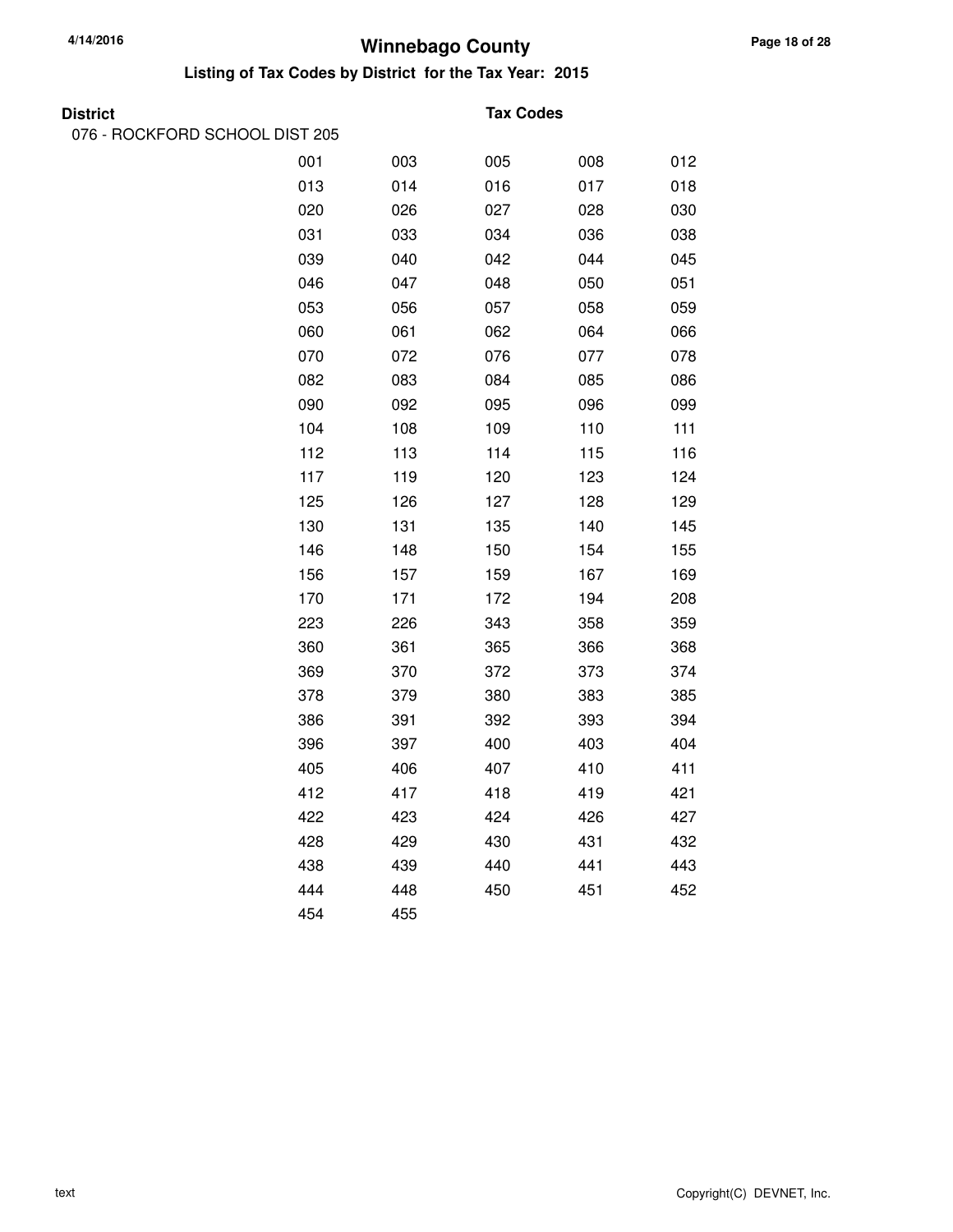| <b>District</b>                |     |     | <b>Tax Codes</b> |     |     |
|--------------------------------|-----|-----|------------------|-----|-----|
| 077 - HONONEGAH HIGH SD #207   |     |     |                  |     |     |
|                                | 068 | 136 | 161              | 165 | 168 |
|                                | 175 | 176 | 180              | 181 | 182 |
|                                | 183 | 185 | 187              | 188 | 189 |
|                                | 192 | 193 | 196              | 197 | 198 |
|                                | 199 | 200 | 201              | 202 | 203 |
|                                | 205 | 206 | 207              | 209 | 210 |
|                                | 211 | 212 | 247              | 362 | 364 |
|                                | 401 | 402 | 420              | 447 |     |
| 078 - MERIDIAN SCHOOL DIST 223 |     |     |                  |     |     |
|                                | 091 | 093 | 351              | 453 |     |
| 079 - SOUTH BELOIT SD #320     |     |     |                  |     |     |
|                                | 177 | 178 | 179              | 190 | 191 |
|                                | 290 | 457 | 458              | 459 |     |
| 080 - PECATONICA UNIT SD #321  |     |     |                  |     |     |
|                                | 232 | 259 | 266              | 268 | 281 |
|                                | 284 | 286 | 305              | 309 | 425 |
| 081 - DURAND UNIT SD #322      |     |     |                  |     |     |
|                                | 220 | 228 | 229              | 230 | 231 |
|                                | 233 | 234 | 246              |     |     |
| 082 - WINNEBAGO UNIT SD #323   |     |     |                  |     |     |
|                                | 052 | 063 | 069              | 071 | 073 |
|                                | 162 | 248 | 254              | 258 | 260 |
|                                | 262 | 263 | 265              | 267 | 282 |
|                                | 283 | 306 | 308              | 310 | 311 |
|                                | 312 | 313 | 314              | 315 | 324 |
|                                | 325 | 326 | 363              | 381 | 382 |
| 083 - HIAWATHA SCHOOL DIST 426 |     |     |                  |     |     |
|                                | 122 | 367 |                  |     |     |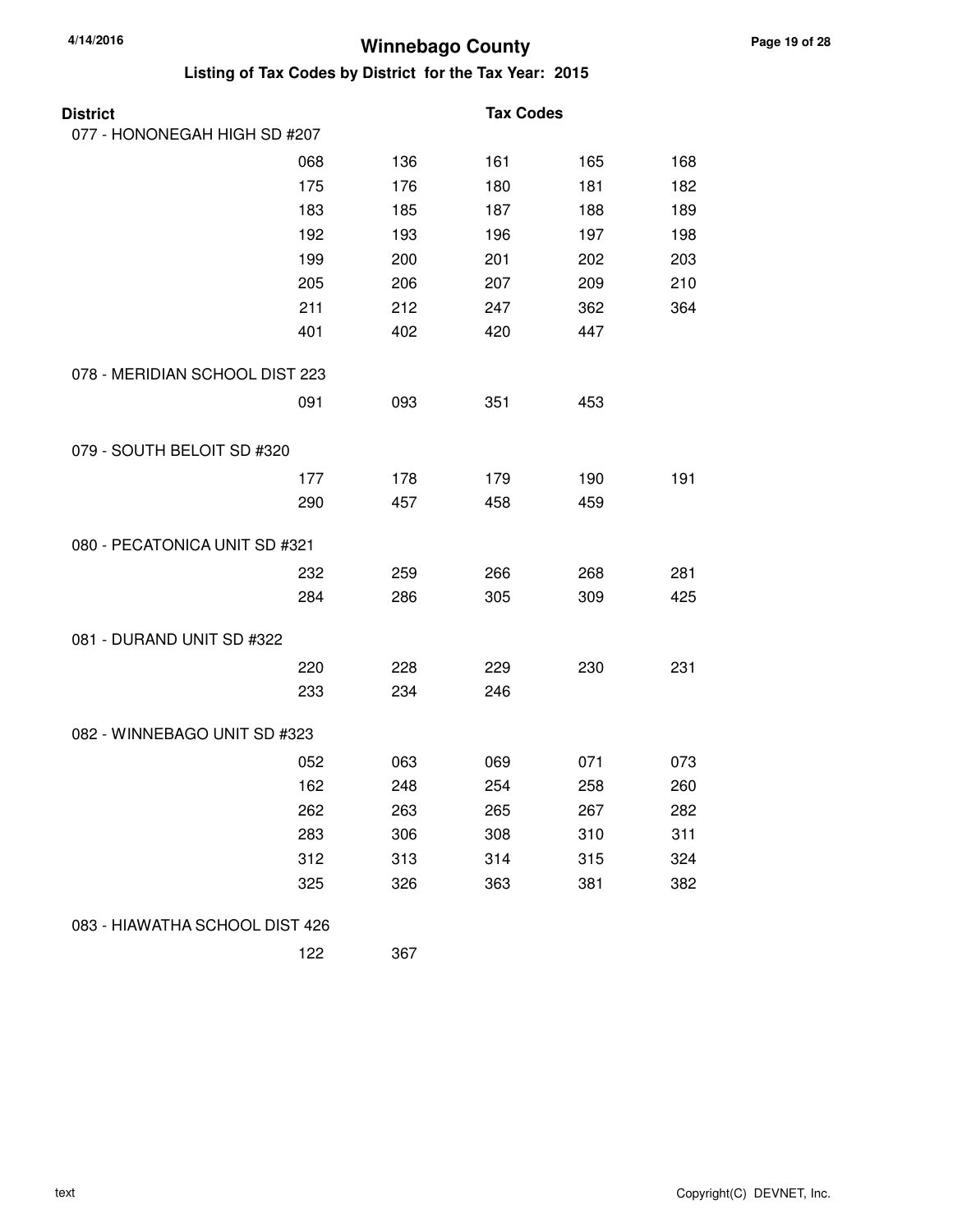| <b>District</b>             |     |     | <b>Tax Codes</b> |     |     |
|-----------------------------|-----|-----|------------------|-----|-----|
| 084 - COMMUNITY COLLEGE 511 |     |     |                  |     |     |
|                             | 001 | 002 | 003              | 005 | 006 |
|                             | 007 | 008 | 010              | 012 | 013 |
|                             | 014 | 016 | 017              | 018 | 019 |
|                             | 020 | 021 | 026              | 027 | 028 |
|                             | 030 | 031 | 033              | 034 | 035 |
|                             | 036 | 038 | 039              | 040 | 042 |
|                             | 044 | 045 | 046              | 047 | 048 |
|                             | 049 | 050 | 051              | 052 | 053 |
|                             | 056 | 057 | 058              | 059 | 060 |
|                             | 061 | 062 | 063              | 064 | 066 |
|                             | 068 | 069 | 070              | 071 | 072 |
|                             | 073 | 076 | 077              | 078 | 082 |
|                             | 083 | 084 | 085              | 086 | 090 |
|                             | 091 | 092 | 093              | 095 | 096 |
|                             | 099 | 104 | 108              | 109 | 110 |
|                             | 111 | 112 | 113              | 114 | 115 |
|                             | 116 | 117 | 118              | 119 | 120 |
|                             | 123 | 124 | 125              | 126 | 127 |
|                             | 128 | 129 | 130              | 131 | 133 |
|                             | 134 | 135 | 136              | 137 | 139 |
|                             | 140 | 141 | 142              | 143 | 144 |
|                             | 145 | 146 | 147              | 148 | 149 |
|                             | 150 | 151 | 152              | 153 | 154 |
|                             | 155 | 156 | 157              | 158 | 159 |
|                             | 160 | 161 | 162              | 163 | 164 |
|                             | 165 | 167 | 168              | 169 | 170 |
|                             | 171 | 172 | 175              | 176 | 177 |
|                             | 178 | 179 | 180              | 181 | 182 |
|                             | 183 | 184 | 185              | 187 | 188 |
|                             | 189 | 190 | 191              | 192 | 193 |
|                             | 194 | 196 | 197              | 198 | 199 |
|                             | 200 | 201 | 202              | 203 | 205 |
|                             | 206 | 207 | 208              | 209 | 210 |
|                             | 211 | 212 | 220              | 223 | 226 |
|                             | 228 | 229 | 230              | 231 | 232 |
|                             | 233 | 234 | 246              | 247 | 248 |
|                             | 254 | 258 | 259              | 260 | 262 |
|                             | 263 | 265 | 266              | 267 | 268 |
|                             | 281 | 282 | 283              | 284 | 286 |
|                             | 290 | 305 | 306              | 308 | 309 |
|                             | 310 | 311 | 312              | 313 | 314 |
|                             | 315 | 324 | 325              | 326 | 343 |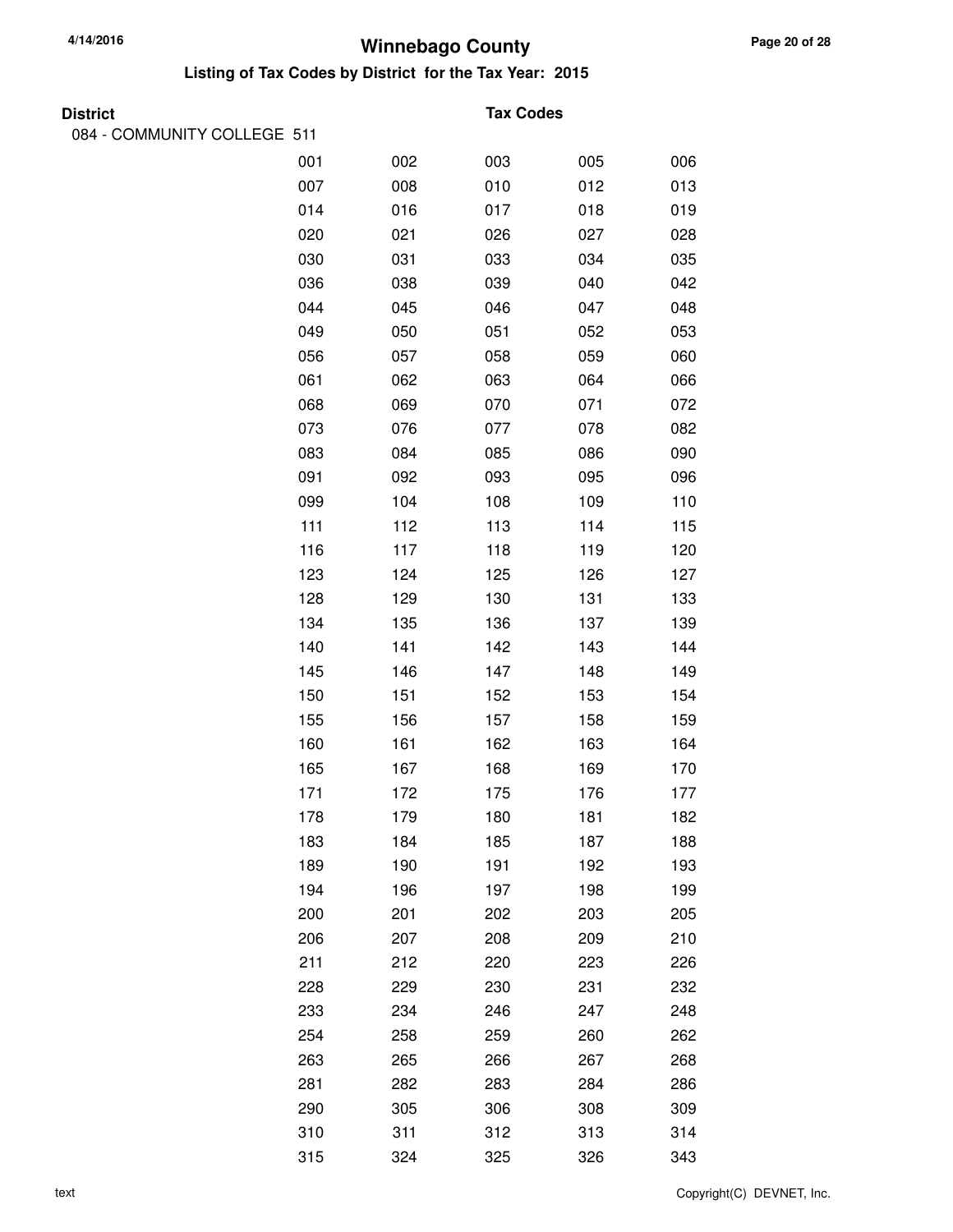| <b>District</b>               |     |     | <b>Tax Codes</b> |     |     |
|-------------------------------|-----|-----|------------------|-----|-----|
|                               | 351 | 358 | 359              | 360 | 361 |
|                               | 362 | 363 | 364              | 365 | 366 |
|                               | 368 | 369 | 370              | 372 | 373 |
|                               | 374 | 378 | 379              | 380 | 381 |
|                               | 382 | 383 | 385              | 386 | 391 |
|                               | 392 | 393 | 394              | 396 | 397 |
|                               | 400 | 401 | 402              | 403 | 404 |
|                               | 405 | 406 | 407              | 409 | 410 |
|                               | 411 | 412 | 413              | 414 | 416 |
|                               | 417 | 418 | 419              | 420 | 421 |
|                               | 422 | 423 | 424              | 425 | 426 |
|                               | 427 | 428 | 429              | 430 | 431 |
|                               | 432 | 433 | 434              | 435 | 438 |
|                               | 439 | 440 | 441              | 442 | 443 |
|                               | 444 | 447 | 448              | 450 | 451 |
|                               | 452 | 453 | 454              | 455 | 456 |
|                               | 457 | 458 | 459              |     |     |
|                               |     |     |                  |     |     |
| 085 - COMMUNITY COLLEGE 523   |     |     |                  |     |     |
|                               | 122 | 367 |                  |     |     |
|                               |     |     |                  |     |     |
| 088 - NORTH MAIN & AUBURN TIF |     |     |                  |     |     |
|                               | 086 |     |                  |     |     |
|                               |     |     |                  |     |     |
| 089 - JACKSON SCHOOL TIF      |     |     |                  |     |     |
|                               | 223 |     |                  |     |     |
|                               |     |     |                  |     |     |
| 090 - EASTSIDE TIF            |     |     |                  |     |     |
|                               | 027 |     |                  |     |     |
|                               |     |     |                  |     |     |
| 091 - WESTSIDE TIF            |     |     |                  |     |     |
|                               | 028 | 033 | 038              |     |     |
|                               |     |     |                  |     |     |
| 092 - SEVENTH ST TIF          |     |     |                  |     |     |
|                               | 034 | 039 |                  |     |     |
|                               |     |     |                  |     |     |
| 093 - NORTH MAIN TIF          |     |     |                  |     |     |
|                               | 391 |     |                  |     |     |
|                               |     |     |                  |     |     |
| 094 - GLOBAL TRADE TIF #1     |     |     |                  |     |     |
|                               | 392 |     |                  |     |     |
|                               |     |     |                  |     |     |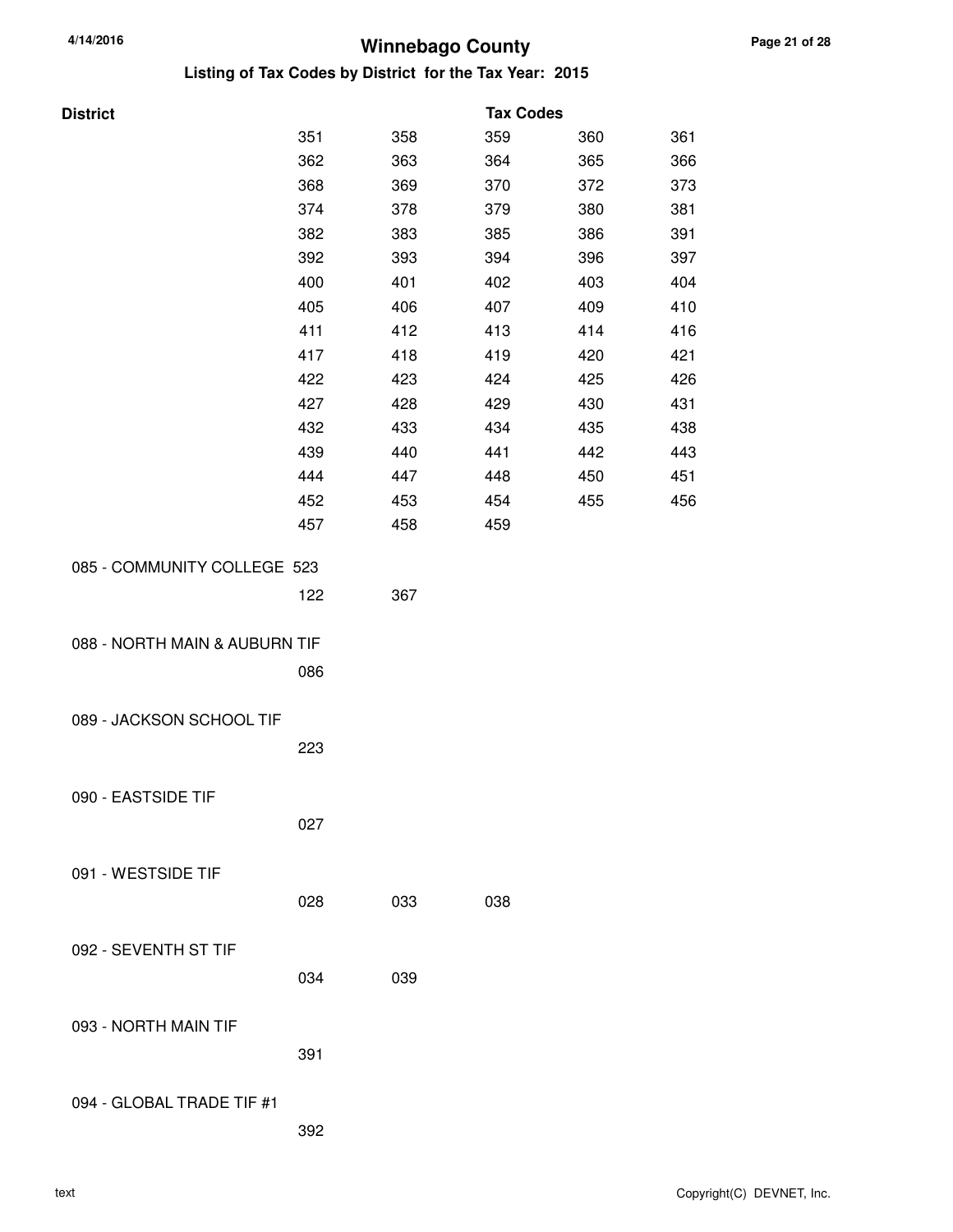| <b>District</b>               |     |     | <b>Tax Codes</b> |     |     |
|-------------------------------|-----|-----|------------------|-----|-----|
| 098 - MACHESNEY PARK TIF      |     |     |                  |     |     |
|                               | 118 | 141 |                  |     |     |
| 101 - BU/HA MULTI TOWNSHIP    |     |     |                  |     |     |
|                               | 246 | 247 | 248              | 254 | 258 |
|                               | 259 | 260 | 262              | 263 | 265 |
|                               | 266 | 267 | 268              |     |     |
| 102 - DU/LA MULTI TOWNSHIP    |     |     |                  |     |     |
|                               | 220 | 228 | 229              | 230 | 231 |
|                               | 232 | 233 | 234              |     |     |
| 104 - SOUTH ROCKFORD TIF      |     |     |                  |     |     |
|                               | 014 |     |                  |     |     |
| 105 - LINCOLNWOOD TIF         |     |     |                  |     |     |
|                               | 047 |     |                  |     |     |
| 106 - DURAND VILLAGE TIF      |     |     |                  |     |     |
|                               | 228 |     |                  |     |     |
| 107 - SPRINGFIELD CORNERS TIF |     |     |                  |     |     |
|                               | 048 |     |                  |     |     |
| 109 - COUNTRY OAKS SSA        |     |     |                  |     |     |
|                               | 056 |     |                  |     |     |
| 110 - BURRITT TWSP ROAD       |     |     |                  |     |     |
|                               | 254 | 258 | 259              | 260 | 262 |
|                               | 263 | 265 | 266              | 267 | 268 |
| 111 - CHERRY VALLEY TWSP ROAD |     |     |                  |     |     |
|                               | 110 | 111 | 112              | 113 | 114 |
|                               | 115 | 116 | 119              | 120 | 122 |
|                               | 124 | 125 | 127              | 128 | 129 |
|                               | 343 | 366 | 367              | 383 | 386 |
|                               | 396 | 440 |                  |     |     |
| 112 - DURAND TWSP ROAD        |     |     |                  |     |     |
|                               | 228 | 229 | 230              | 231 | 232 |
|                               | 233 | 234 |                  |     |     |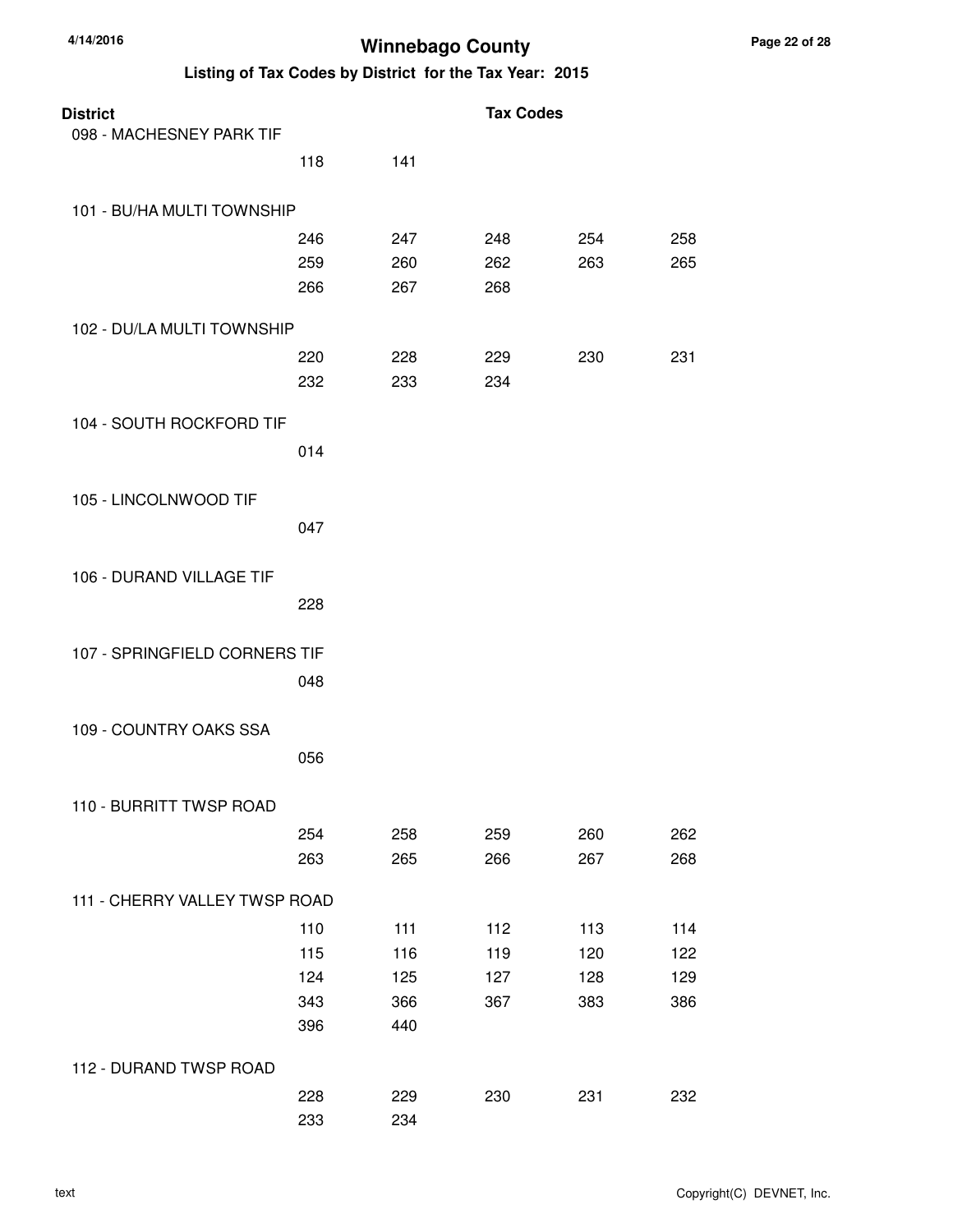| <b>District</b>            |     |     | <b>Tax Codes</b> |     |     |
|----------------------------|-----|-----|------------------|-----|-----|
| 113 - HARLEM TWSP ROAD     |     |     |                  |     |     |
|                            | 006 | 007 | 012              | 019 | 020 |
|                            | 026 | 042 | 045              | 049 | 078 |
|                            | 108 | 109 | 118              | 130 | 133 |
|                            | 134 | 135 | 136              | 137 | 139 |
|                            | 140 | 141 | 142              | 143 | 144 |
|                            | 145 | 147 | 149              | 151 | 152 |
|                            | 153 | 158 | 159              | 160 | 163 |
|                            | 164 | 194 | 208              | 413 | 414 |
|                            | 416 | 427 | 428              | 429 | 430 |
|                            | 431 | 432 | 433              | 434 | 435 |
|                            | 442 | 443 | 444              | 454 |     |
| 114 - HARRISON TWSP ROAD   |     |     |                  |     |     |
|                            | 246 | 247 | 248              |     |     |
| 115 - LAONA TWSP ROAD      |     |     |                  |     |     |
|                            | 212 | 220 |                  |     |     |
| 116 - OWEN TWSP ROAD       |     |     |                  |     |     |
|                            | 046 | 146 | 148              | 150 | 154 |
|                            | 155 | 156 | 157              | 161 | 162 |
|                            | 165 | 167 | 168              | 169 | 170 |
|                            | 171 | 172 | 200              | 358 | 359 |
|                            | 360 | 361 | 362              | 363 | 364 |
|                            | 365 | 368 | 369              |     |     |
| 117 - PECATONICA TWSP ROAD |     |     |                  |     |     |
|                            | 281 | 282 | 283              | 284 | 286 |
|                            | 425 |     |                  |     |     |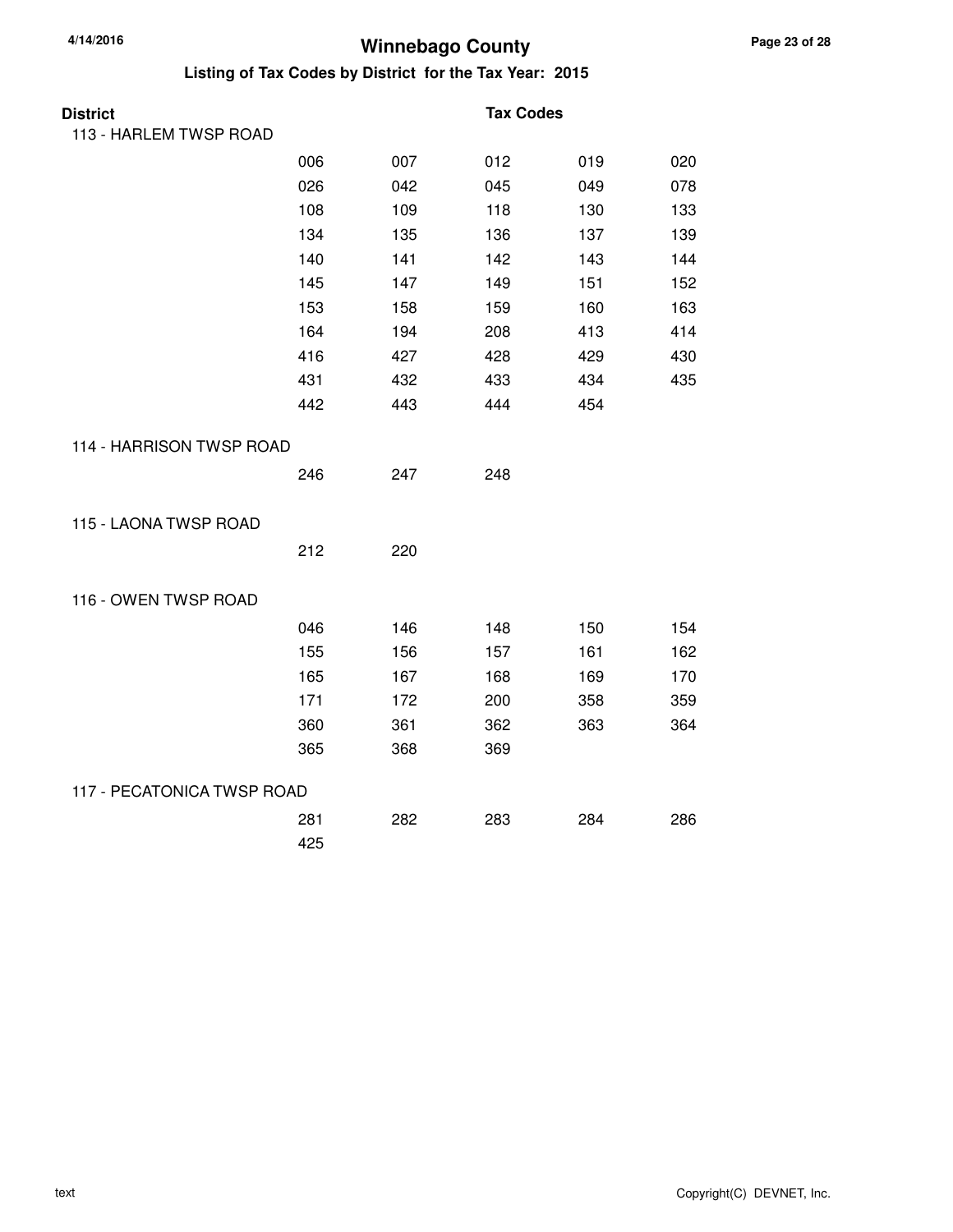| <b>District</b>          |     |     | <b>Tax Codes</b> |     |     |
|--------------------------|-----|-----|------------------|-----|-----|
| 118 - ROCKFORD TWSP ROAD |     |     |                  |     |     |
|                          | 001 | 002 | 003              | 005 | 008 |
|                          | 010 | 013 | 014              | 016 | 017 |
|                          | 018 | 021 | 027              | 028 | 030 |
|                          | 031 | 033 | 034              | 035 | 036 |
|                          | 038 | 039 | 040              | 044 | 047 |
|                          | 048 | 050 | 051              | 052 | 053 |
|                          | 056 | 057 | 058              | 059 | 060 |
|                          | 061 | 062 | 063              | 064 | 066 |
|                          | 069 | 070 | 071              | 072 | 073 |
|                          | 076 | 077 | 082              | 083 | 084 |
|                          | 085 | 086 | 090              | 091 | 092 |
|                          | 093 | 095 | 096              | 099 | 104 |
|                          | 117 | 123 | 126              | 131 | 223 |
|                          | 226 | 351 | 370              | 372 | 373 |
|                          | 374 | 378 | 379              | 380 | 381 |
|                          | 382 | 385 | 391              | 392 | 393 |
|                          | 394 | 397 | 400              | 403 | 404 |
|                          | 405 | 406 | 407              | 409 | 410 |
|                          | 411 | 412 | 417              | 418 | 419 |
|                          | 421 | 422 | 423              | 424 | 426 |
|                          | 438 | 439 | 441              | 448 | 450 |
|                          | 451 | 452 | 453              | 455 | 456 |
| 119 - ROCKTON TWSP ROAD  |     |     |                  |     |     |
|                          | 190 | 191 | 193              | 197 | 201 |
|                          | 202 | 203 | 205              | 206 | 290 |
|                          | 401 | 402 | 420              | 458 | 459 |
| 120 - ROSCOE TWSP ROAD   |     |     |                  |     |     |
|                          | 068 | 175 | 176              | 177 | 178 |
|                          | 179 | 180 | 181              | 182 | 183 |
|                          | 184 | 185 | 187              | 188 | 189 |
|                          | 192 | 196 | 198              | 199 | 207 |
|                          | 209 | 447 | 457              |     |     |
| 121 - SEWARD TWSP ROAD   |     |     |                  |     |     |
|                          | 305 | 306 | 308              | 309 | 310 |
|                          | 311 | 312 | 313              | 314 |     |
| 122 - SHIRLAND TWSP ROAD |     |     |                  |     |     |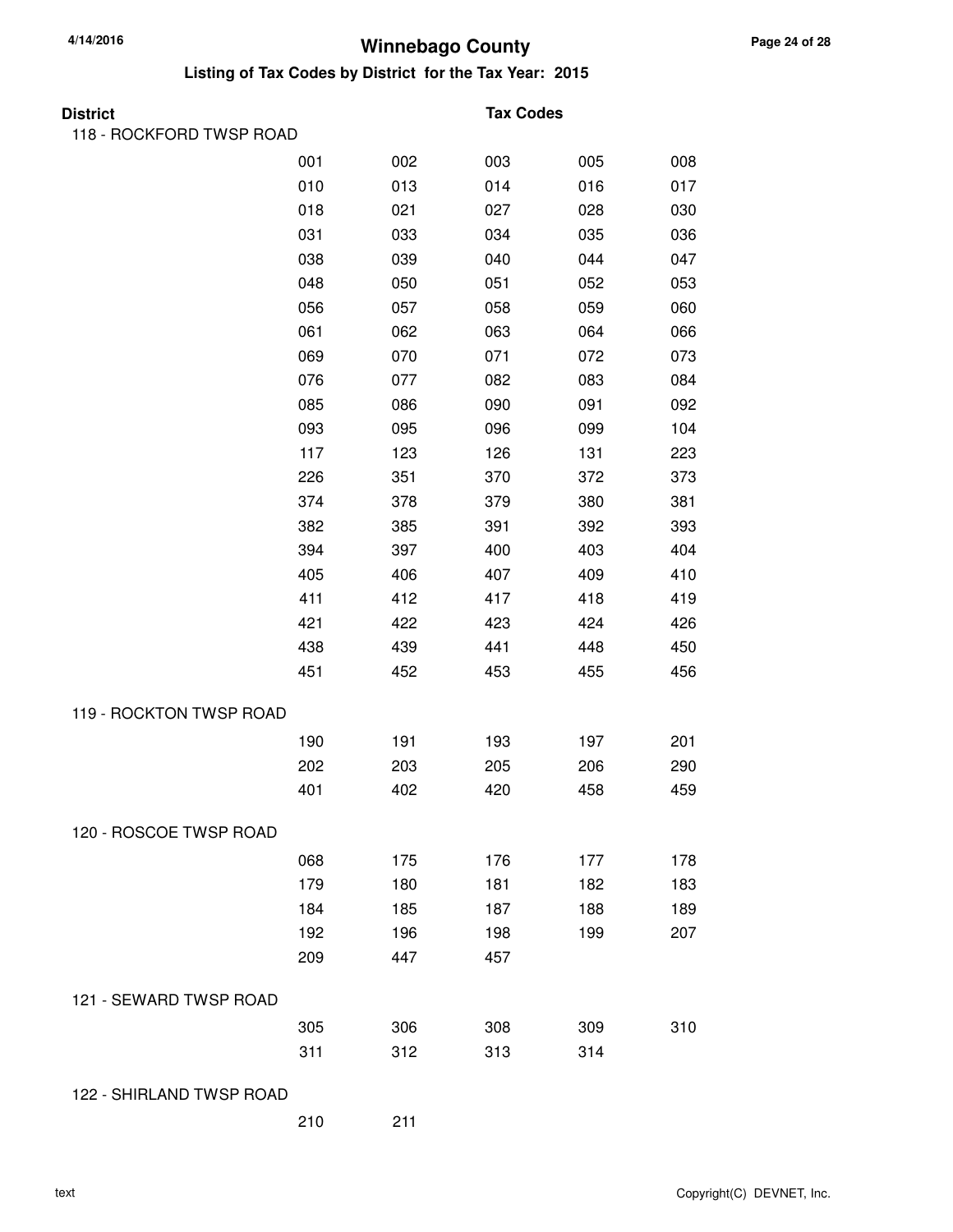| <b>District</b>                          |     |     | <b>Tax Codes</b> |     |     |
|------------------------------------------|-----|-----|------------------|-----|-----|
| 123 - WINNEBAGO TWSP ROAD                |     |     |                  |     |     |
|                                          | 315 | 324 | 325              | 326 |     |
| 124 - PE/SE MULTI TOWNSHIP               |     |     |                  |     |     |
|                                          | 281 | 282 | 283              | 284 | 286 |
|                                          | 305 | 306 | 308              | 309 | 310 |
|                                          | 311 | 312 | 313              | 314 | 425 |
| 125 - WAGON WHEEL TIF                    |     |     |                  |     |     |
|                                          | 402 |     |                  |     |     |
|                                          |     |     |                  |     |     |
| 126 - RIVER OAKS TIF                     |     |     |                  |     |     |
|                                          | 403 |     |                  |     |     |
| 127 - GARRISON SCHOOL TIF                |     |     |                  |     |     |
|                                          | 404 |     |                  |     |     |
|                                          |     |     |                  |     |     |
| 128 - KISHWAUKEE & HARRISON TIF          |     |     |                  |     |     |
|                                          | 405 |     |                  |     |     |
|                                          |     |     |                  |     |     |
| 129 - LINCOLNWOOD TIF #2                 |     |     |                  |     |     |
|                                          | 406 |     |                  |     |     |
| 130 - HOPE VI TIF                        |     |     |                  |     |     |
|                                          | 407 |     |                  |     |     |
|                                          |     |     |                  |     |     |
| 132 - NORTH 2ND TIF LOVES PARK           |     |     |                  |     |     |
|                                          | 409 |     |                  |     |     |
|                                          |     |     |                  |     |     |
| 133 - GLOBAL TRADE TIF #2                |     |     |                  |     |     |
|                                          | 410 | 411 |                  |     |     |
| 134 - ASSISTED LIVING/ RIVER HOUSING TIF |     |     |                  |     |     |
|                                          | 412 |     |                  |     |     |
|                                          |     |     |                  |     |     |
| 135 - NORTH 2ND TIF MACHESNEY PARK       |     |     |                  |     |     |
|                                          | 413 | 414 | 416              |     |     |
|                                          |     |     |                  |     |     |
| 136 - HARVEST HILLS SSA                  |     |     |                  |     |     |
|                                          | 070 | 076 | 077              |     |     |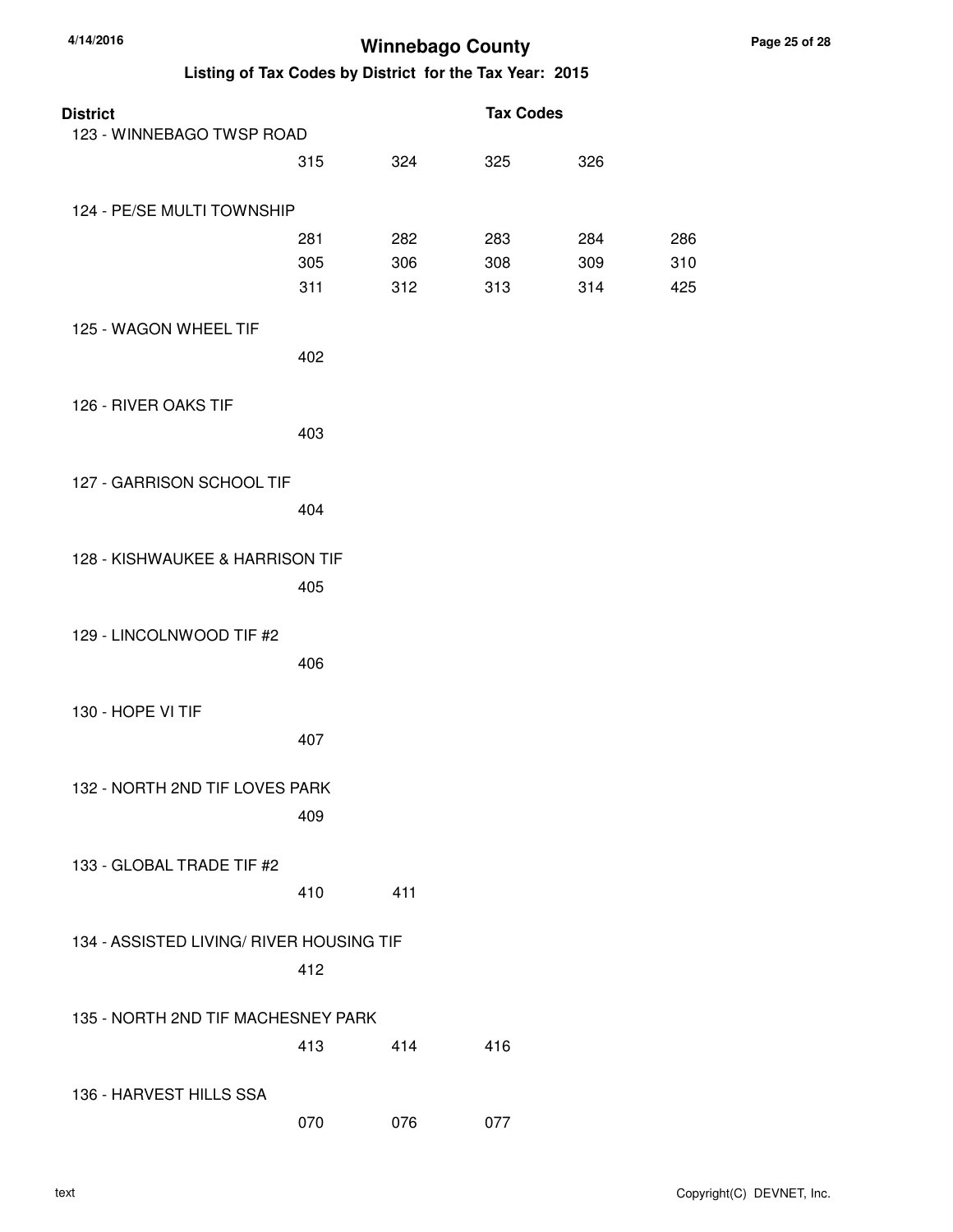| <b>District</b><br>137 - MAIN & WHITMAN TIF |     |     | <b>Tax Codes</b> |     |
|---------------------------------------------|-----|-----|------------------|-----|
|                                             | 417 |     |                  |     |
| 138 - MIDTOWN TIF                           | 418 |     |                  |     |
| 139 - KISHWAUKEE & HARRISON TIF #2          |     |     |                  |     |
|                                             | 419 |     |                  |     |
| 140 - FORMER BELOIT CORP TIF                | 420 |     |                  |     |
| 141 - GLOBAL TRADE TIF #3                   | 421 |     |                  |     |
| 142 - RIVER DISTRICT NORTH TIF              | 422 |     |                  |     |
| 143 - BROADWAY TIF                          | 423 |     |                  |     |
| 144 - EAST RIVER TIF                        | 424 |     |                  |     |
| 145 - SUMNER ROAD / GROVE ST TIF            | 425 |     |                  |     |
| 146 - LOVES PARK CORP CENTER TIF            | 426 | 427 | 428              |     |
| 147 - WESTSTONE TIF                         | 429 | 430 | 431              | 432 |
| 148 - NORTH WILLOW CREEK TIF                | 433 |     |                  |     |
| 149 - SOUTH WILLOW CREEK TIF                |     |     |                  |     |
|                                             | 434 | 435 |                  |     |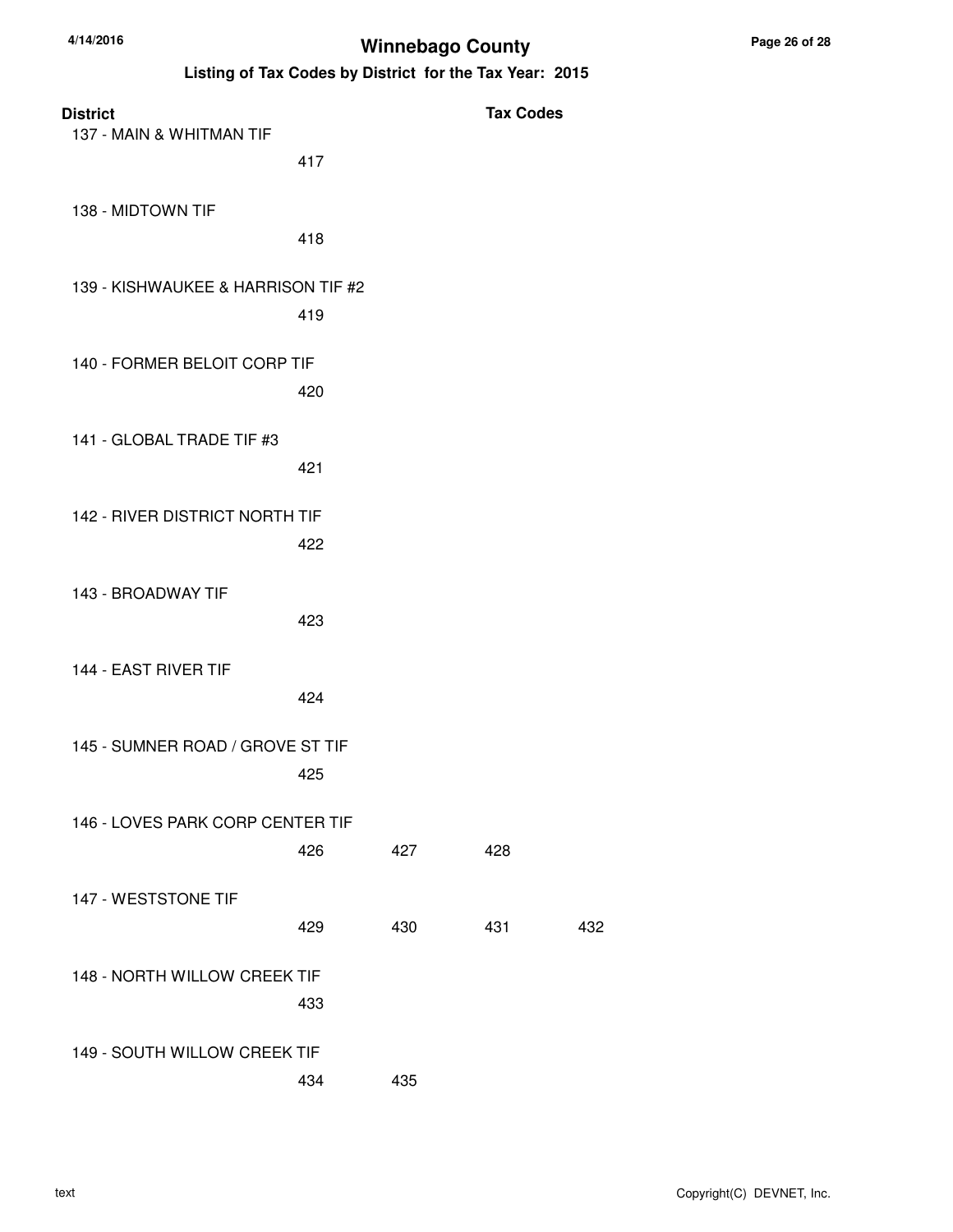**Listing of Tax Codes by District for the Tax Year: 2015**

| <b>District</b><br>150 - GLOBAL TRADEPARK SOUTH TIF<br>453 |     |     | <b>Tax Codes</b> |     |
|------------------------------------------------------------|-----|-----|------------------|-----|
| 151 - I-39 / BAXTER ROAD TIF<br>438                        | 439 | 440 | 441              | 452 |
| 152 - ZENITH CUTTER TIF<br>442                             |     |     |                  |     |
| 153 - SPRING CREEK LAKES TIF<br>443                        | 444 | 448 | 454              |     |
| 154 - FORMER WARNER ELECTRIC TIF<br>447                    |     |     |                  |     |
| 155 - PERRYVILLE ROAD SSA                                  |     |     |                  |     |
| 156 - OLDE RIVER RIDGE PLAT 6 SSA<br>358                   | 359 |     |                  |     |
| 157 - JEFFERSON / NORTH 3RD ST TIF<br>450                  |     |     |                  |     |
| 158 - I-39 BAXTER ROAD SSA                                 |     |     |                  |     |
| 159 - MULFORD & EAST STATE STREET TIF<br>451               |     |     |                  |     |
| 160 - SOUTH BELOIT SSA 1<br>290                            | 459 |     |                  |     |
| 161 - SOUTH BELOIT SSA 2                                   |     |     |                  |     |

162 - SOUTH BELOIT SSA 3